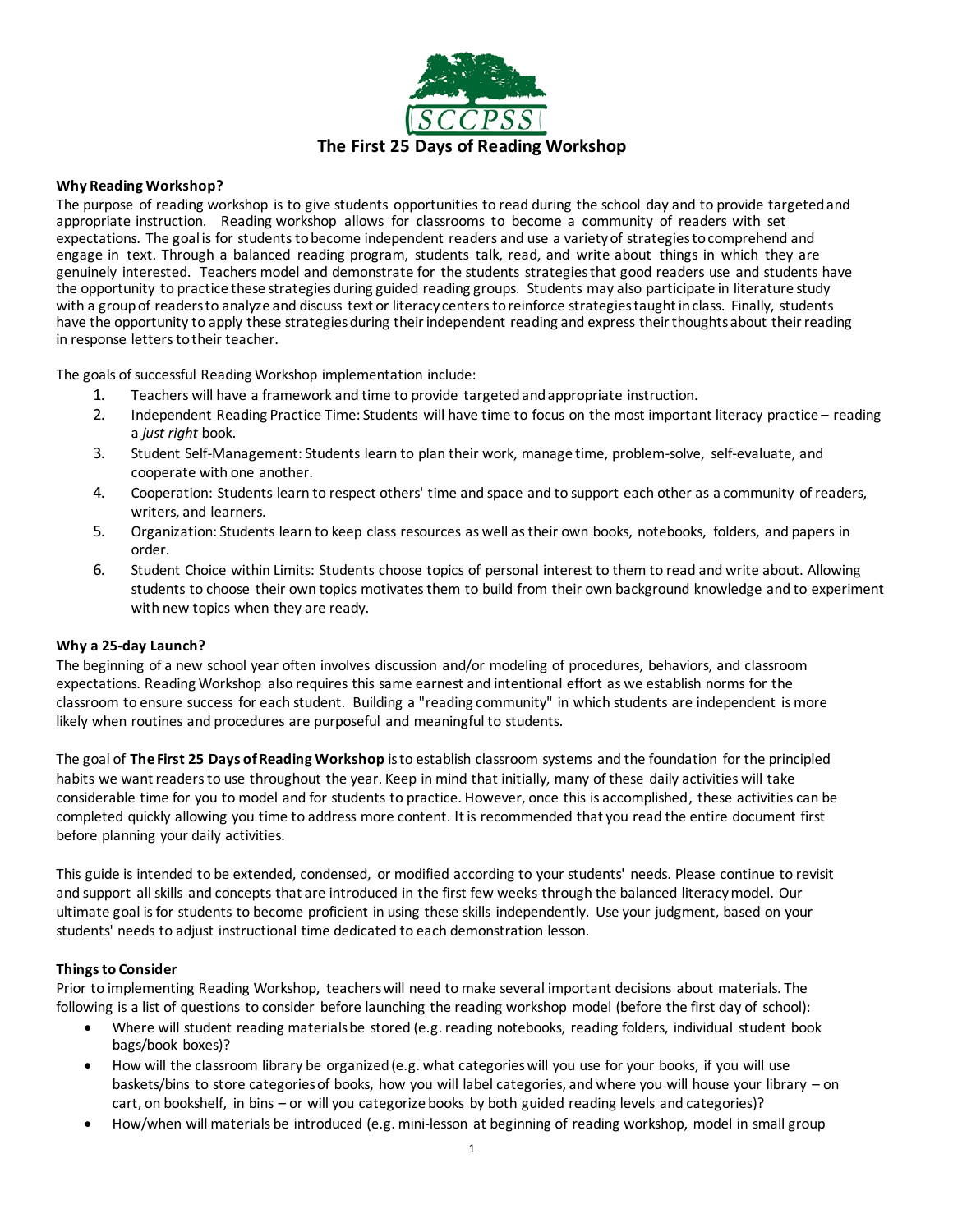setting)?

- Where will students store classroom work (e.g. reading folder, literature study folder, reading response journal)?
- Do you have a word wall in a place where students can see the words? Is your word wall interactive or decorative?

### **Suggested ClassroomMaterials**

| <b>Materials</b>                                                                                      | <b>Purpose</b>                                                                                                                                         |
|-------------------------------------------------------------------------------------------------------|--------------------------------------------------------------------------------------------------------------------------------------------------------|
| Classroom Rug or Carpet Squares                                                                       | To be used as the established gathering place for students to come together for Read Aloud<br>and whole class mini-lessons                             |
| Chart Paper                                                                                           | To create anchor charts recording good reading strategies, routines, and expectations                                                                  |
| Classroom Library                                                                                     | To provide students with a wide selection of books for independent reading                                                                             |
| Reading Folder                                                                                        | To organize reading lists, reading interests, response journal prompts, rubrics, etc.                                                                  |
| <b>Reading Notebook</b>                                                                               | To keep a record of independent reading (reading log), write in response to reading, record<br>spelling words for Word Work, and/or to Work on Writing |
| <b>Sticky Notes</b>                                                                                   | For students to "flag" places in text during guided reading instruction and during<br>independent reading (Read to Self or Read to Someone)            |
| Whiteboards, Magnetic/Plastic<br>Letters, Wikki-Stix, Clay, Letter<br>Stamps, Colored Markers/Pencils | To be used when students do Word Work making spelling words                                                                                            |
| Recorded Books (on tape, CD, or<br>computer)                                                          | To be used when students Listen to Reading                                                                                                             |

This list does not include everything that can be used but suggested materials that schools and teachers should consider to get started. Our goal is to set our teachers and students up for successful implementation of reading workshop by providing guidance. Teachers are encouraged to use their own creativity in selecting materials and resources in their classroom. Some of the sample anchor charts are displayed after each week to give teachers an idea of how the anchor charts could look. It is best practice to create anchor charts with the students and not ahead of time. We encourage teachers who would like to get a head start to title each anchor chart including the graphics but wait to add the content while doing the lessons with students. This will help to make the learning organic and personalized to each classroom.

### **A note about the alignment between this guide and the Unit Planning Guides:**

**The First 25 Days of Reading Workshop** is designed to be used in conjunction with the Unit Planning Guides. Use the Unit Planning Guides to inform the content and skills to be taught within each unit of instruction. The demonstration lessons explicitly outline the instruction that needs to take place during the time allocated for guided reading and workstations. It is our expectation that teachersteach the standards and skills outlined in the planning guides during the Word Study/Phonics, Read Aloud, and Reading Mini-Lesson portions of the literacy block.

\*\*The ultimate goal is to establish these systems and procedures so that you are able to begin guided reading and conduct small group reading instruction successfully by the end of the first 25 days.

| <b>Reading Workshop Launch</b><br><b>Week One</b>                                                                                                                                                                    |                                                                                                                                                                                                                                                                                |  |  |
|----------------------------------------------------------------------------------------------------------------------------------------------------------------------------------------------------------------------|--------------------------------------------------------------------------------------------------------------------------------------------------------------------------------------------------------------------------------------------------------------------------------|--|--|
| <b>Teacher Goals</b>                                                                                                                                                                                                 | <b>Student Goals</b>                                                                                                                                                                                                                                                           |  |  |
| Establish a Gathering Place<br>Model 3 Ways to Read a Book<br>Model how to select a Just Right book<br>$\bullet$<br>Introduce Turn and Talk and Book Discussions<br>$\bullet$<br>Introduce Read to Self<br>$\bullet$ | Move quickly and quietly to and from the gathering place<br>٠<br>Practice the 3 ways of reading a book<br>Choose 3 appropriate books<br>Understand procedures for Turn and Talk and Book<br>٠<br><b>Discussions</b><br>Understand expectations and self-monitor during Read to |  |  |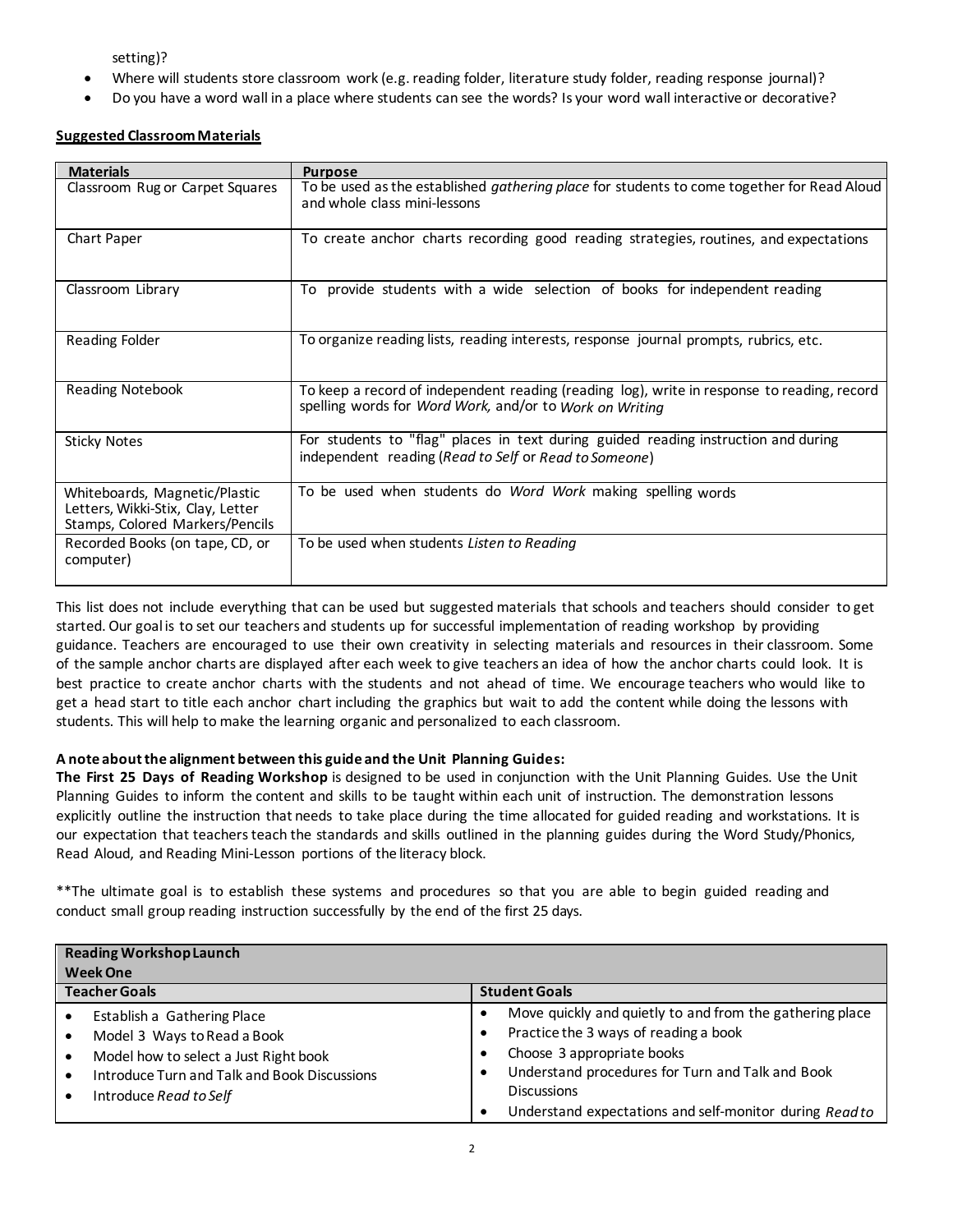# **Day One – Demonstration Lessons**

### **Read Aloud – Introducing Transitions (10 Minutes)**

- **"We will meet together for the first part of Reading Block. Our signal for large group meeting is (i.e., bell, chimes, 3 claps, etc.). Our gathering place is located \_\_\_\_\_"** (i.e., carpet area, reading corner, front of the room).
- Use a timer to practice transitions with students. Note the decrease in transition time as the days progress.
- When students are at the gathering place, discuss the importance of good listening. Create an anchor chart of what good listening looks like (teacher will model examples and non-examples with student's input). Students can practice sitting in their learning positions. **"Let's make an anchor chart together and write down our ideas about what you think it might look like and sound like in our classroom when we meet in the gathering place."** For example: Criss-Cross Apple Sauce, LLP- Listening-Learning-Position, SLANT – **S**it up, **S**it still, **L**ook at the speaker, **A**sk questions, **N**od occasionally, **T**rack with eyes
- **"Boys and girls, let's practice your ideas."** Have students return to their desks and pretend to work. After a couple seconds, signal students to come to the gathering place. Practice, going over the chart to see how they all did and checkin.
- Teach the following signals for an effective check-in: Thumbs-up, right in front of their heart, to signal if they know in their heart they are independent and successful with that behavior. Thumbs sideways if they thought they were somewhat independent and successful but could do better.
- Incorrect model Ask someone to model the incorrect way to behave (usually a challenging student). Then ask the same student to model the appropriate behaviors.

Proceedwith your Read Aloud lesson (10 Minutes) and your Reading mini-lesson (15 minutes).

### **3 Ways to Read a Book – Introduce 2 of the 3 ways to read a book (10 Minutes)**

- **"Today class, we are going to learn two ways to read a book. Who knows what those ways are?"** Allow students to discuss what they think. Get responses from a few students.
- **"You are going to be detectives today and notice what it looks like and sounds like when we read a book two different ways. First, I will read a book using just the pictures. Pay close attention so you can turn and tell an elbow partner what you saw and heard when I'm finished."**Model reading the pictures by talking about each picture in the book.
- **"Reading the pictures is one way of reading a story. Boys and girls, what did you notice us doing?" Allow students to discuss what they noticed. Get responses from a few students. Create an anchor chart titled "3 Ways to read a book".**  Add: "1. Read Pictures" to the anchor chart.
- **"Now, see if you can tell what is the same and what is different after I read you the words of this book."** Read the text in the book and model metacognitive process of thinking aloud.
- **"This was our second way to read a story – reading the words. Okay, detectives, what did you notice?"** Allow students to discuss what they noticed. Get responses from a few students. Add: "2. Read Words" to the anchor chart.
- Transition to the lesson below, identifying *Read to Self* behaviors and expectations.

# *Read to Self* **–** *Read to Self* **Behaviors (30 minutes)**

- **"Today we are going to practice** *Read to Self.* **We know that the most important thing we can do to become better readers who love to read is to spend lots of time practicing reading. Let's begin by making another chart, with our ideas of why it is so important that we read to ourselves."**
	- o Top of chart *Read to Self*
	- o Under heading, write Why: to become a better reader
- **"To become better readers is the reason why during our reading time, we will** *Read to Self.* **Why else do we read to ourselves**?" Allow discussion.
- Create a T-chart under "Why: to become a better reader." Write "students" on the top left and "teacher" on the top right. Brainstorm appropriate *Read to Self* behaviors. **"If our class were to do** *Read to Self* **independently, which means all by yourselves, what do you think it might look, sound, orfeel like?"** (Record responses under "Students." Be sure "reading the whole time" is included.)
- **"These are all such good ideas. You already know a lot about how** *Read to Self* **looks, feels, and sounds."**
- What about the teacher? What would the teacher be doing?" Under "teacher" add: read with groups of children, read with children one at a time, listen to children read, and help children with their reading strategies.
- **"Now that we have talked about what** *Read to Self* **might look like, sound like, and feel like, is there anyone who would like to model, or show the class?"** Choose a student to model.
- **"Let's look while \_\_\_\_\_ models for us. Wow, \_\_\_\_\_ is certainly staying in one spot." Point to anchor chart while**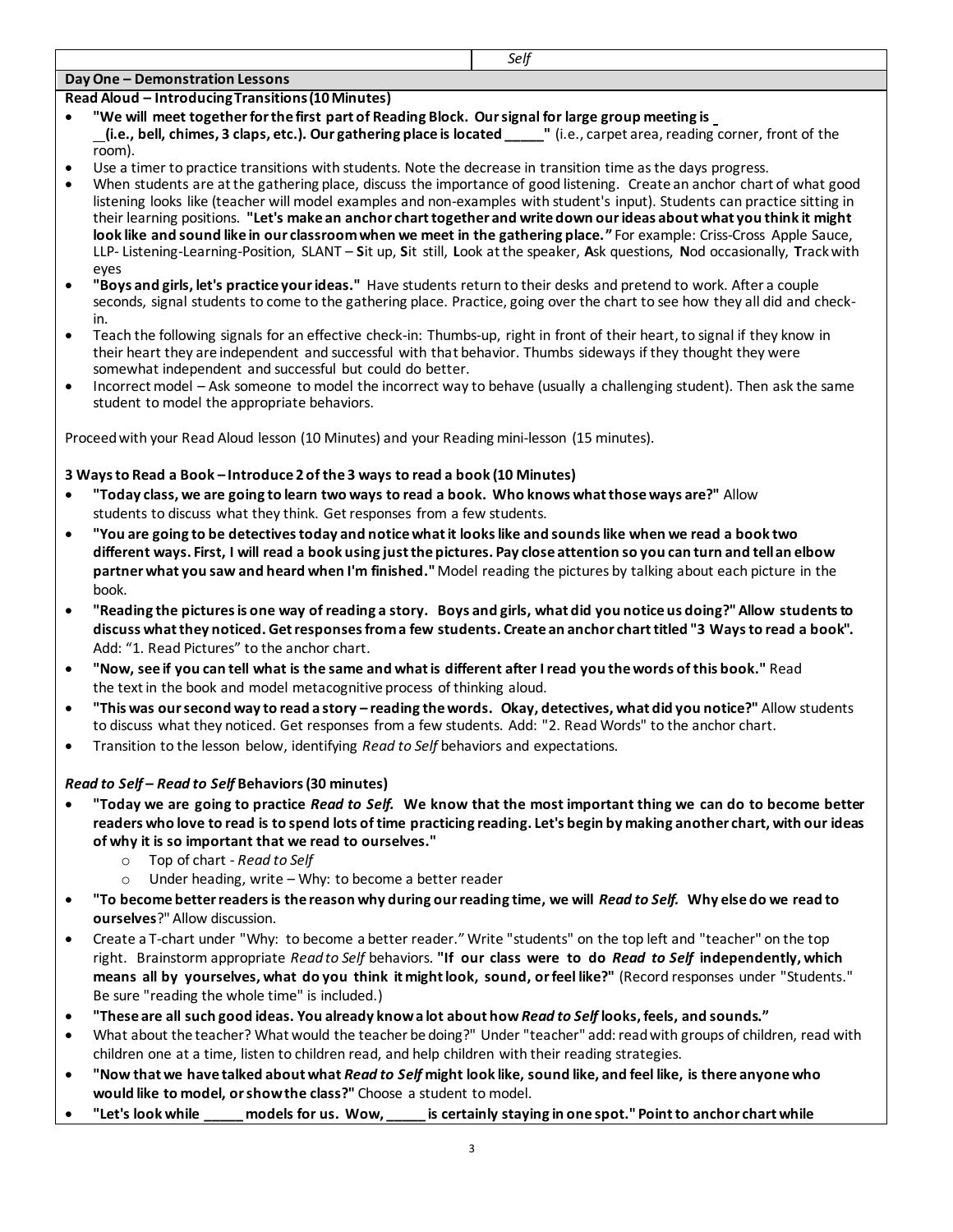**observing each behavior. Provide applause. "Who can tell us what you saw \_\_\_\_\_ doing while modeling** *Read to Self***?"** Choose a few other models.

 Allow students time to use the anchor chart to practice *Read to Self* and "2 ways to Read a Book" in 3-5 minute intervals. Debrief after each interval, reviewing what students should be doing and what the teacher is doing. Assign students to specific areas to practice reading independently.

## **Day Two – Demonstration Lessons**

### **Read Aloud – Introduce Turn and Talk strategy (10 Minutes)**

Introduce the Turn and Talk strategy and create an anchor chart. Explain to students that during the Read Aloud, they will be asked to turn to a shoulder partner and discuss theirthinking. (Teachers should identify shoulder partners at this time.)

### **Turn and Talk procedures for the anchor chart:**

- **•** Listen tothe teacher's question.
- **•** Turn to your shoulder partner.
- **•** Keep your eyes on your partner.
- **•** Discuss and share your answer to the question.
- **•** Build on eachother's ideas.

Practice the Turn and Talk strategy 3 times using topics of student interest (i.e., What is your favorite animal? What is your favorite book? What did you do this summer?)

Have students explain the Turn and Talk procedures from the anchor chart. What went well? What can we improve on? Discuss.

Proceed with your Read Aloud lesson including Turn and Talk opportunities (10 minutes} and your Reading mini-lesson.

Use established signal to bring students to the gathering place.

### **3 Ways to Read a Book – Modelthe 3rd way to read a book (5 Minutes)**

- Begin by reviewing the previous day's lessons. **"Please put a thumb in the air if you remember the two ways to read a book that we learned about yesterday. Please turn and tell your shoulder partner one of the ways, and see if he or she can remember the other way."** Allow students to talk to one another.
- **"Today, we are going to look at one last way to read a book, and that is 'retelling a story I read before.' This is the book I read to you yesterday. Because I read you the words and the pictures, it is still pretty fresh in my mind, so watch closely and I'll show you what it looks like and sounds like when you retell."** Go through the book page by page, retelling the book with much detail. Add ways to read a book: "3. Retell the Story" to the anchor chart.
- **"Did you notice that I used the pictures and what I remembered from reading the words to retell the story? It is a fun way to read a book, especially a favorite book! Today, when you build your stamina in** *Read to Self* **time, you may choose to read the words or the pictures, or retell a book you already read."**
- Transition to the lesson below, modeling how to select a just right book

### *Read to Self* **– Model selecting a just right book (10 Minutes)**

- **"Good readers have a purpose when they choose a book. The purpose for choosing a book may be because you want to learn about a certain topic or just to read a book for fun. Today we will practice selecting the right books to** *Read to Self***."** Discuss the importance of choosing books that interest us as well. Share a variety of books we are interested in and those we are not. Guide discussion to favorite genres, authors, and types of books that interest each student.
- Teacher models the following:
	- $\circ$  Choose a book that looks interesting from the cover. (Think aloud about how the cover looks interesting.)
	- $\circ$  Turn to the first page and read it to yourself. (Read aloud the first page with only two mistakes.)
	- $\circ$  Model struggling with just a few words, but find the book interesting. (Think aloud about how you only missed two words and the book was interesting.)
	- o Put it in your book bag. Explain to students that a "just right book" meets the following criteria:
		- **I** Interesting to you
		- You know most of the words
		- You can understand what you are reading
		- You could tell someone about the book
		- The words are not too easy, not too hard
	- o Choose two more books.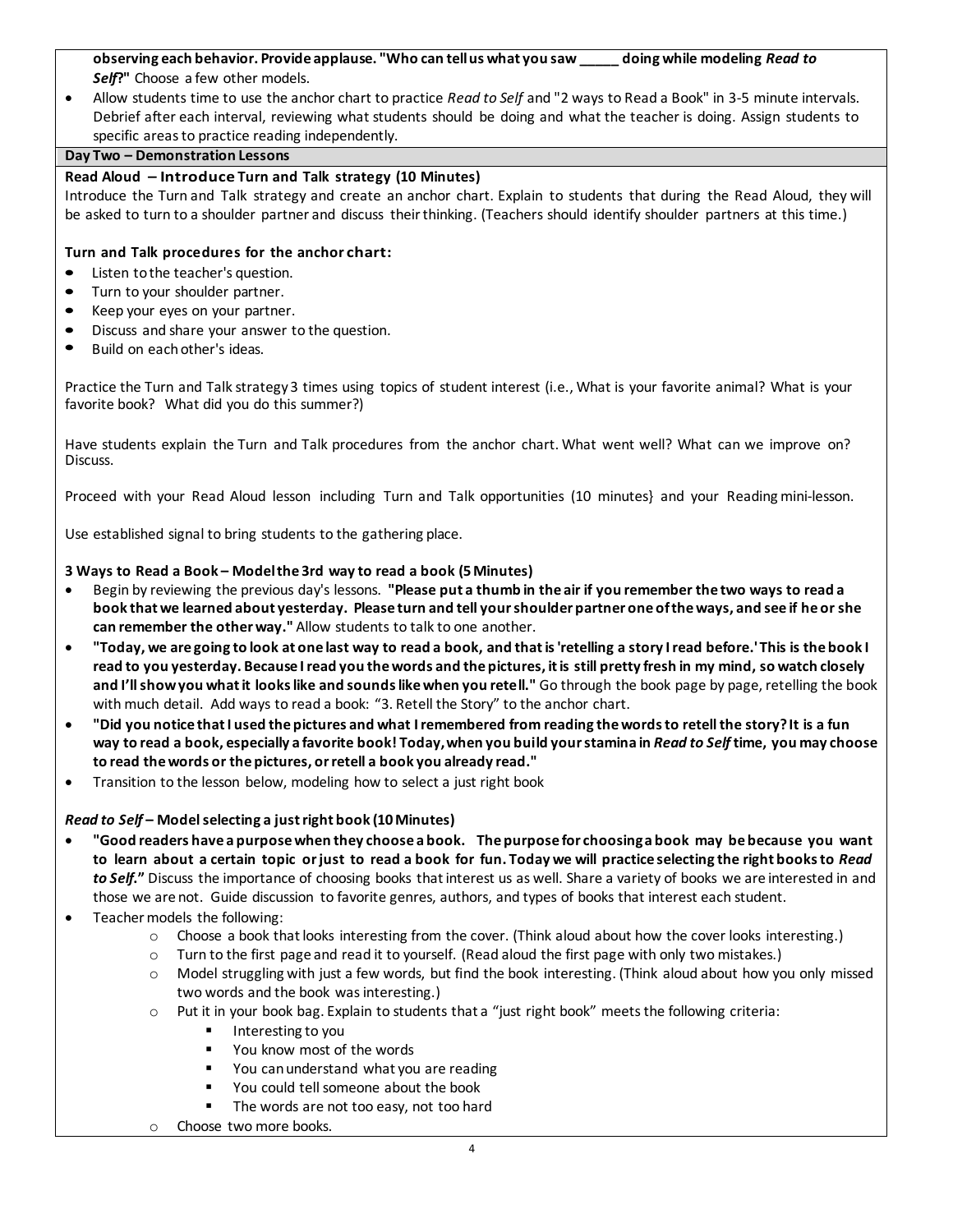- **•** Select one student to model selecting a "Just Right Book." Discuss what the student did that matched the criteria. Then select another student to model.
- **•** Allow students to practice selecting "Just Right Books" for their *Read to Self* (independent reading) time by going to the classroom library. This practice of selecting books can be called "Shopping for Books," "Book Hunting," "Book Selection," etc. Be creative and personalize it for your classroom. These books may be placed in personalized book bags, magazine boxes, gallon-sized Ziploc bags, etc.
- **•** Teachers can create an anchor chart explaining how to pick a just right book.
- **•** Transition to *Read to Self* practice sessions.

### *Read to Self* **– Practice Time (30 minutes)**

**•** Review the *Read to Self* anchor chart and assigned areas for students to practice reading independently. Allow students time to practice *Read to Sel*f using the books in their book bags and "3 ways to Read a Book" in 3-5 minute intervals. Debrief after each interval, reviewing what students should be doing and what the teacher is doing.

### **Day Three – Demonstration Lessons**

**Read Aloud – Model Turn and Talk and Accountable Talk stems using a teacher selected book (10 Minutes)**

**Background Information for teachers on Accountable Talk:** Talking is essential to learning, and when students actively engage with learning through talk, a substantial portion of instructional time will involve students in talk related to the core concepts that are being studied. Accountable Talk sharpens students' thinking by reinforcing their ability to use and create knowledge. Students engaged in accountable talk seek to clarify, support, and build upon their thinking about text and concepts. Facilitating book discussions at the end of each read aloud session will not only allow students to have meaningful discussions about text but give teachers an opportunity to address misunderstandings.

Practice moving to the gathering area to conduct a read aloud. Students then practice the Turn and Talk strategy during and after the read aloud using the following Accountable Talk stems:

- Can you say more?
- What is your evidence?
- I agree/disagree because...

Teachers may also create an anchor chart with Accountable Talk stems for students to reference.

Proceed with your Read Aloud lesson include opportunities for students to Turn and Talk, ensure that students are using the Accountable Talk stems. Proceed with teaching your Reading mini-lesson.

Use established signal to bring students to the gathering place.

### *Read to Self –* **Modelpreviewing a book thatis NOT a good fit because of interest(10 Minutes)**

- Review demonstration lesson from the previous day. Select <sup>a</sup> student to model and explain how to select books that fit their interest.
- **"Today we will establish <sup>a</sup> routine for what we will do if <sup>a</sup> book is not <sup>a</sup> good fit."** Choose <sup>a</sup> book that looks interesting from the cover. *(Think aloud)*
- Turn to the first page and read it to yourself. *(Read aloud the first page with only two mistakes.)*
- Think aloud about how you don't like the book. Ask students, **"What will I do now, students?"**
- Return the book and look for another book.
- Select <sup>a</sup> student to model what to do if the book does not fit because of interest for the class. Discuss behaviors observed.
- Allow students to take turns going to the classroom library to select books and practice returning books that they are not interested in.
- The focus today is on returning books to their right place in the classroom library.
- Transition to *Read to Self* practice sessions.

### *Read to Self –* **Practice Time (20 Minutes)**

• Review *Read to Self* anchor chart and assigned areas for students to practice reading independently. Allow students time to practice *Read to Self* using the books in their book bags and "3 ways to Read a Book" in 3-5 minute intervals. Debrief after each interval, reviewing what students should be doing and what the teacher is doing.

Day Four – Demonstration Lessons

### **Read Aloud – Introduce Book Discussions (5 minutes after Read Aloud)**

• Move students into the gathering place and proceed with your Read Aloud lesson, including opportunities for students to Turn and Talk and ensure that students are using the Accountable Talk stems.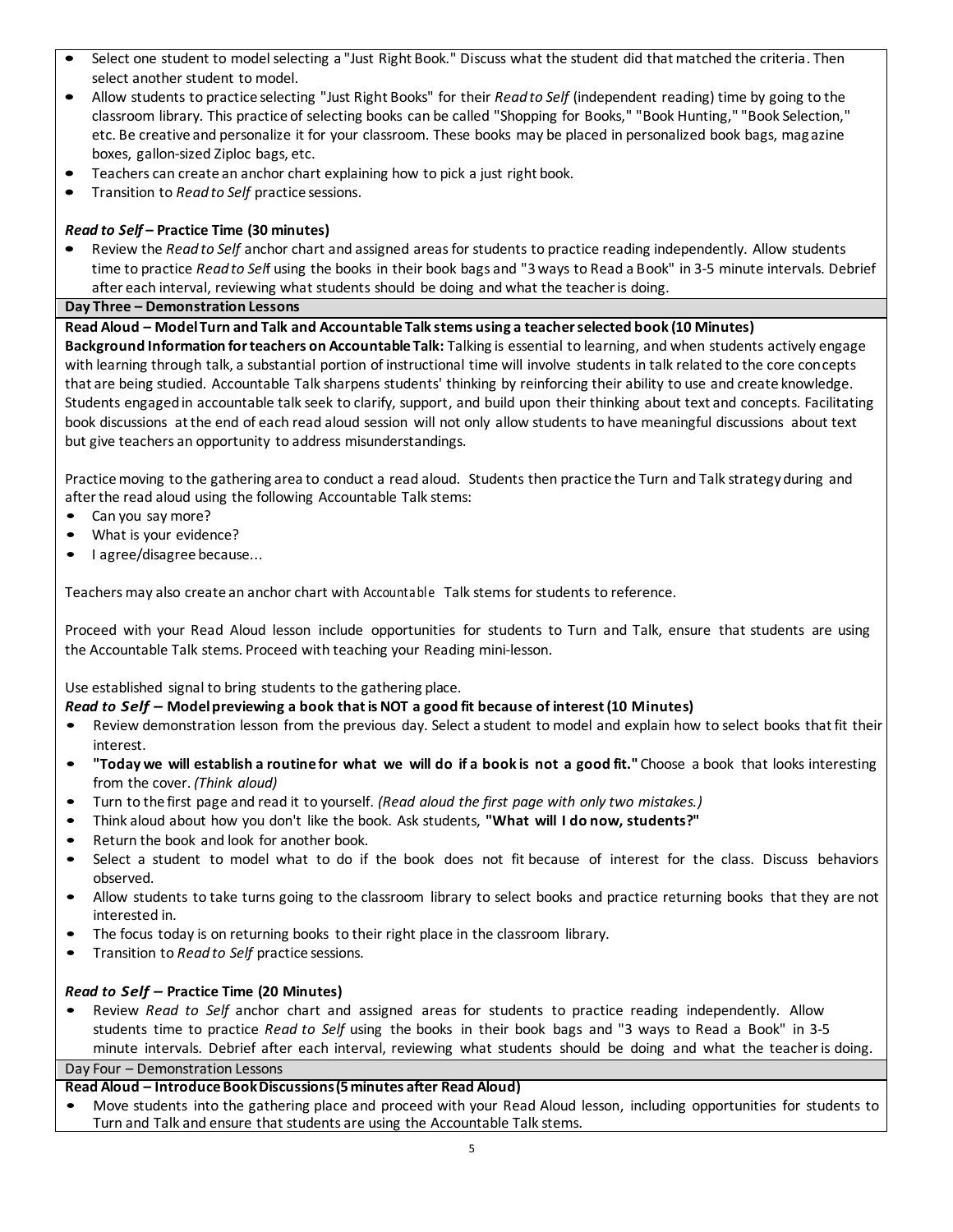- After the read aloud allow students to discuss the book. **"Good readers are able to talk about text that they have read or heard and make connections to their lives and others around them. \_\_\_\_\_ can you tell me about your reaction to what we just read?"** Choose one student to begin the conversation, then follow-up with, **"That feels important... let's stay with that idea for a bit."** Be prepared with great follow-up questions either to clarify thinking or to encourage students to think more deeply about the text.
- Remind students of the expectations in place for active listening, hearing from many voices, and determining who will speak next. The conversation gets kids to figure out the meaning or big idea of the book.
- Encourage students to use the Accountable Talk Stems.

Proceed with teaching your Reading mini-lesson.

Use established signal to bring students to the gathering place.

### *Read to Self –* **Model selecting a book that is too difficult (10 Minutes)**

- Review demonstration lesson from the previous day. Select a student to model and explain how to select books that fit theirinterest.
- **"Today we will establish <sup>a</sup> routine for what we will do if <sup>a</sup> book is too difficult?"** Choose <sup>a</sup> book that looks interesting from the cover. *(Think aloud about how the cover looks interesting.)*
- Turn to the first page and read it to yourself. *(Read aloud the first page with more than* <sup>5</sup>*mistakes.)*
- Think aloud about how this book is too difficult to read independently.
- Model returning the book to its proper place
- Select <sup>a</sup> student to model what to do if the book does not fit because of interest for the class. Discuss behaviors observed.
- Allow students to take turns going to the classroom library to select books and practice returning books that they are not interested in.
- The focus today is on returning books to their right place in the classroom library.
- Transition to *Read to Self* practice sessions

### *Readto Self –* **Practice Time (30 Minutes)**

**•** Review *Read to Self* anchor chart and assigned areas for students to practice reading independently. Allow students time to practice *Read to Self* using the books in their book bags and "3 ways to Read a Book" in 3-5 minute intervals. Debrief after each interval, reviewing what students should be doing and what the teacher is doing.

Day Five – Demonstration Lessons

### **Read Aloud – Review Day (15 minutes)**

Using a teacher selected book for Read Aloud, practice transitions from student desks to gathering area, Turn and Talk strategy using Accountable Talk stems and discussion about the book. Monitor students and provide feedback.

Proceed with teaching your reading mini-lesson.

# Use established signal to bring students to the gathering place

### *Readto Self –* **Practice Sessions and Model completing the reading log (45 minutes)**

- Review all anchor charts and allow students time to practice *Read to Self* using the books in their book bags.
- Allow for several sessions giving students 3 to 10 minutes to read quietly before debriefing. The brief after each interval should highlight positives noticed during the interval and areas needed for improvement. This debrief time should be very short.
- At the end of the *Read to Self* practice time, explain the following, **"It's the end of this rotation and my time is up for reading my** *Read to Self* **book today. I need to use my reading log so I can keep track of how much I am reading each day. I knowgood readers read lots of books, so I can record this information into my reading log in my Reading Notebook"** (Date, Title, Type of book/genre, Number of pages read, etc.). *The information recorded in the reading log will vary from grade to grade.*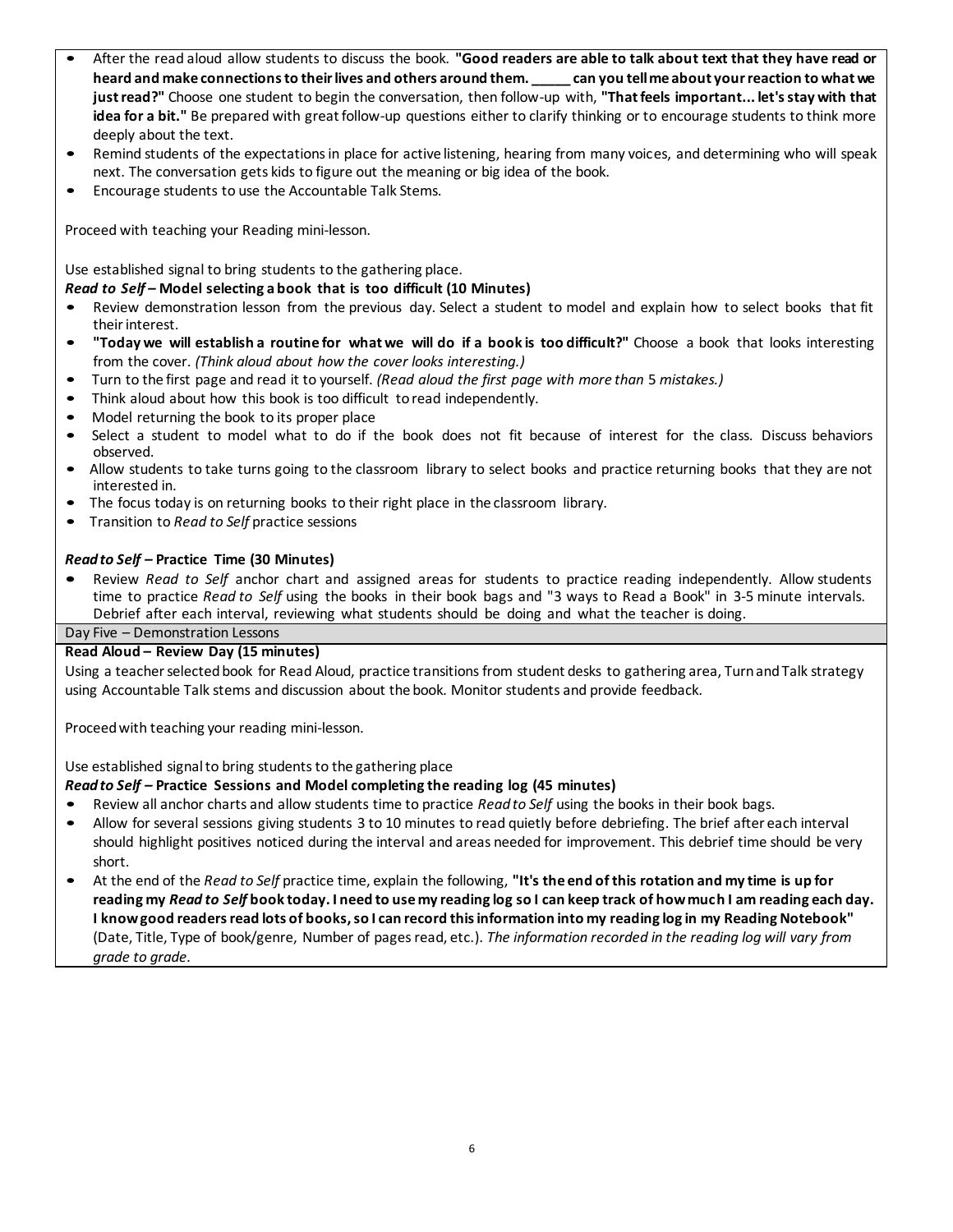Below are samples of potential anchor charts that can be created as part of the demonstration lesson for this week.



| <b>Literacy Block Launch</b>                                                                                                                                                                                                     |                                                                                                                                                              |  |  |  |
|----------------------------------------------------------------------------------------------------------------------------------------------------------------------------------------------------------------------------------|--------------------------------------------------------------------------------------------------------------------------------------------------------------|--|--|--|
| <b>Week Two</b>                                                                                                                                                                                                                  |                                                                                                                                                              |  |  |  |
| <b>Teacher Goals</b>                                                                                                                                                                                                             | <b>Student Goals</b>                                                                                                                                         |  |  |  |
| Introduce Read to Someone<br>Continue checking in with students at the gathering place<br>Build stamina by gradually increasing the amount of time<br>spend in independent practice<br>Conduct one-on-one BOY Fluency assessment | Understand expectations and self-monitor during Read to<br>Someone<br>Communicate which behaviors are independent and<br>successful<br>Practice Read to Self |  |  |  |
| Day One - Demonstration Lessons                                                                                                                                                                                                  |                                                                                                                                                              |  |  |  |

**Read Aloud** (Continue to use established procedures for Read Aloud time. If necessary, repeat demonstration lessons from week one. Decisions should be based on your students. **The First 25 Days of Reading Workshop** can be modified to meet the needs of your students. You may have to go back to week one to reestablish routines for effective read aloud instruction.)

**Guided Reading Block –** Use established signal to bring students to the gathering place *Read to Self* **– Practice** (15 minutes)

 Review *Read to Self* anchor chart. Students will practice *Read to Self* (2-3 intervals). When all students are successful with 3 to 7 minutes, 1 minute is added to each subsequent practice. Upon hearing the signal students will transition from their "reading spots" and meet at the gathering place to debrief.

**Introduce** *Read to Someone* **– Model correct behaviors** (30 minutes)

п

 **"Before we brainstorm the behaviors expected when you** *Read to Someone***, I'd like to teach you how to be good reading partners."** Create a *Read to Someone* anchor chart (T-Chart): "Student" and "Teacher"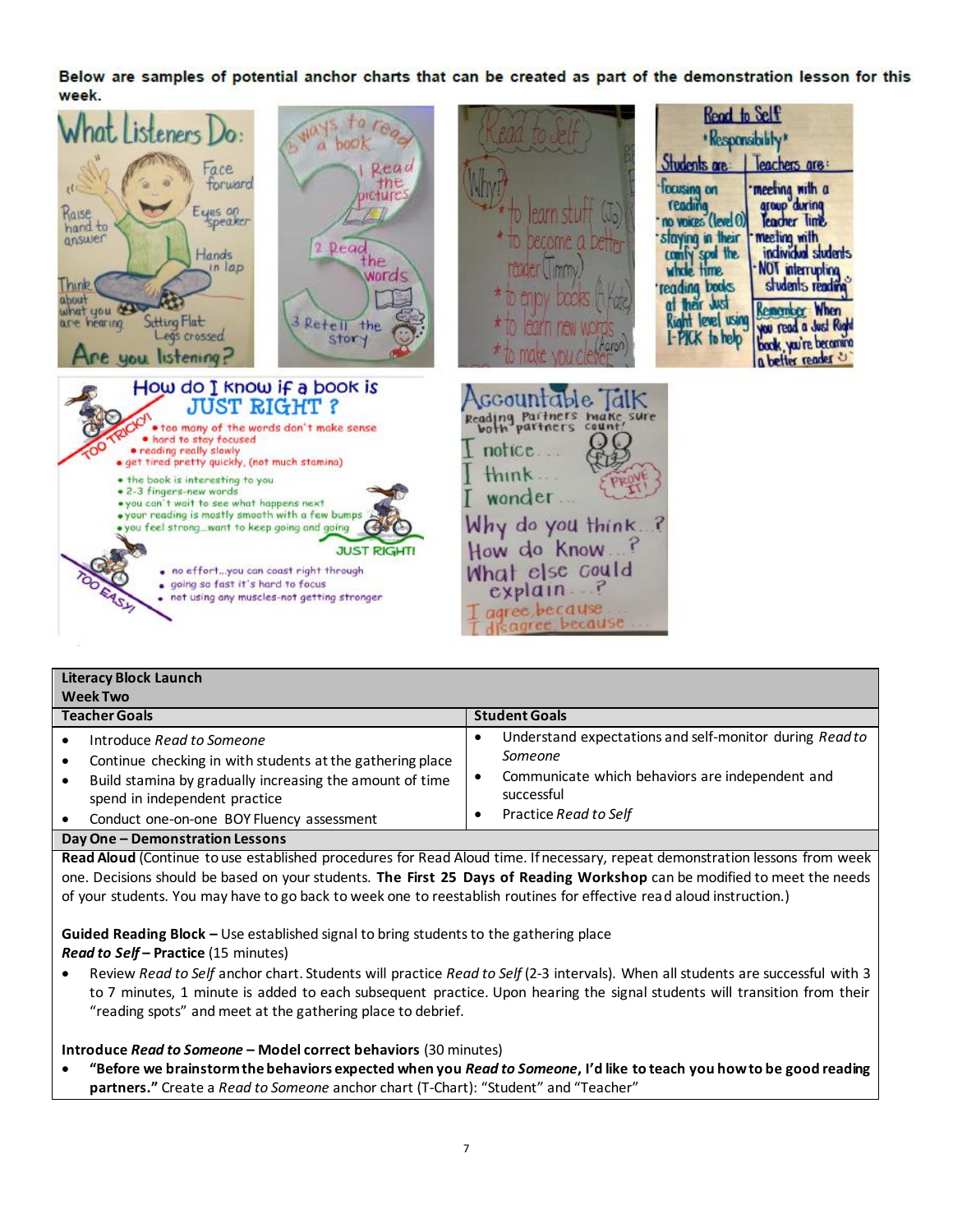- Select a student to model with you how to sit when they *Read to Someone*, so that elbows and knees are lined up, almost touching. This close proximity allows for children to read quietly and still be heard by their partners but not loud enough for the rest of the class to hear. This sitting arrangement allows partners to look on and read the same book if they choose.
- "**See how easy it is for the two of us to share a book when we sit this way? Listen how quiet our voices can be when we sit this close."** Model correctly and incorrectly. Add the following to the anchor chart under student side:
	- o Sit EEKK-Elbow to Elbow, Knee to Knee
	- o Use a soft voice
	- o Read the entire time
	- o Stay in one spot
	- o Get started right away
	- o Check for understanding
- "**Boys and girls, what do you think I will be doing while you all are reading to someone?"** Add the following to the anchor chart under the teacher side:
	- o Work with students
- **"An important part of reading is being able to tell someone about what you have read . Think back to the books I have been reading to you. Put your thumb up if you remember seeing and hearing me stop at the end of every page or so to try to remember who I was reading about and what was happening. When we** *Read to Someone***, we will be checking for understanding after we are done reading each page. Let me show you what that would look like. \_\_\_\_\_, will you help me?"**
- Select a student to model check for understanding. Have the student read. Then you summarize what he just read to you by saying, **"\_\_\_\_\_\_\_, I just heard you read that\_\_\_\_\_\_\_\_\_\_\_\_."** Have the student indicate whether you are right or wrong. Then, switch roles. This time you should read and have the student summarize.
- If the student does not correctly summarize the reading, you can indicate that and read the page again.
- Review expectations for *Read to Someone* and select one to three sets of partners to come to the front with their book boxes and model the correct behaviors of *Read to Someone*, demonstrating how to take turns reading one page at a time and checking for understanding.
- Place children in locations to practice for three minutes. Signal them to return to the gathering and review *Read to Someone*  chart and discuss. Repeat 3 minute practice, reviewing the expectations and behaviors observed.
- While students are reading independently, pull one student at a time to conduct the Beginning of the Year Fluency assessment. Try to assess 3 students per day.

# **Day Two – Demonstration Lessons**

Use established signal to bring students to the gathering place.

*Read to Self* **– Practice** (15 Minutes)

- Students will practice *Read to Self* (2-3 intervals). When all students are successful with 3 to 7 minutes, 1 minute is added to each subsequent practice. Upon hearing the signal students will transition from their "reading spots" and meet at the gathering place to debrief.
- While students are reading independently, pull one student at a time to conduct the Beginning of the Year Fluency assessment. Try to assess 3 students per day.

# **Model Ways to** *Read to Someone* (30 minutes)

- Review yesterday's learning, asking students to turn to their elbow buddies and describe how their bodies look (EEKK) and what kind of voice we use while reading to someone.
- **"Today, before we practice again and work on building our stamina, I have another way to teach you about** *Read to Someone***.** Create a new anchor chart – "Ways to *Read to Someone*"
- **"Yesterday when we read with our partners we had one person read while the other person followed along listening and checking for understanding. When the partner was finished reading his or her section, you switched jobs."**
- Add "Check for Understanding reading the same book: One partner reads while the other checks for understanding, then switch" to the anchor chart.
- **"Today we're going to learn another way you might want to read books with your partner called "I Read, You Read". One of you will read a page or a paragraph, and then your partner will read the exact same page or paragraph, trying to make the reading sound just like yours. The person who can read the words with little to no mistakes should go first. Can someone help me model this for the class?"**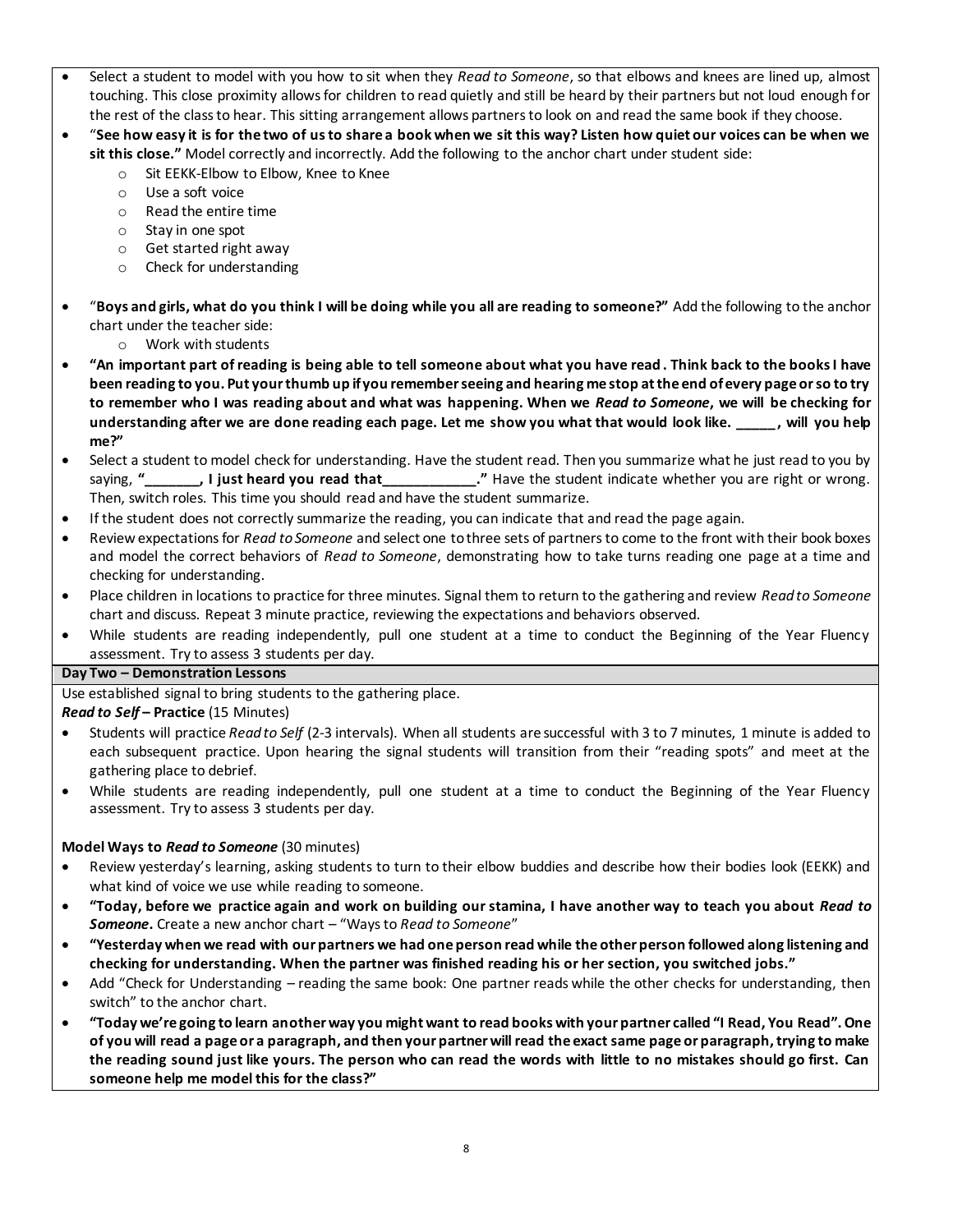- Select a student, begin reading aloud. Have the student follow along silently. Then, have the student read the same text, trying to make the pace and expression sound like the teachers'. After the student reads, the teacher will read the next page and the student will repeat.
- **"Class,this type of reading helps us to develop our reading fluency. Fluency is the ability to read text with speed, accuracy (which means correctly) and with proper expression. That's why it is important that the person who makes the least mistakes read first."**
- Have students tell their elbow buddy how "I Read, You Read" helps them improve as readers.
- Add "I Read, You Read one book: One partner reads: the other partner reads the same part of the story. The most fluent reader reads first" to the anchor chart.
- Do repeated modeling, practice, and checking in to build stamina. Support students in choosing an appropriate reading spot for *Read to Someone*.

### **Day Three – Demonstration Lessons**

# *Read to Self* **- Good Readers Ask Questions** (15 Minutes)

- Show students (through thinking aloud) how you would mark the text with a question you have.
- Place a sticky note with a question mark on it in the text where you have a question.
- Ask students to use this same practice whenever they read. *(In the future, students can share these questions during "share" time.)*
- **"Okay, now it's time for us to practice. Today as you** *Read to Self***, use the sticky notes to identify where you have questions."**
- Students will practice *Read to Self (2-3 intervals).* When all students are successful with 3 to 7 minutes, 1 minute is added to each subsequent practice. Upon hearing the signal, students will transition from their reading spots and meet at the gathering place to debrief.
- While students are reading independently, pull one student at a time to conduct the Beginning of the Year Fluency assessment. Try to assess 3 students per day.

### *Read to Someone –* **Model and practice** *Read to Someone* **focusing on Reading Different Books.** (30 Minutes)

- **"There is one more strategy I would like to show you so you have choices when you** *Read to Someone***. It is called 'Read Two Different Books."**
- Add "Read Two Different Books Two books: Partners read two different books and check for understanding" to anchor chart.
- **"For this** *Read to Someone* **choice, you and your partner can both have different books, yet still read as partners. Here is how it goes. Can I get someone to help me model this one? You get a book from your book box, and I'll get a book from mine. What do you notice about our books?"** Allow students to share their responses with an elbow partner.
- **"My partner and I really want to read together, but my book is too hard for him. Even though my book is too hard for my partner, we can still be partners and enjoy each other's books. Here's how. My partner can read the first page of their book to me. I'll keep my book closed with my finger marking my place. When you are finished reading the first page, I'll check for understanding. Then, you'll close your book, keeping your finger marking the page you're on, and you'll listen to me. When I am finished reading, you'll check for understanding and then we'll switch back again."**
- Do repeated modeling, practice reading different books and checking in to build stamina. Support students in choosing an appropriate reading spot for *Read to Someone*.

# **Day Four – Demonstration Lessons**

# *Read to Self* **- Practice** (15 Minutes)

- Students will practice *Read to Self*. Remind students that they can use sticky notes to identify questions they have about the text, or if they find something of interest to them that they would like to share during the debrief time. When all students are successful with 3 - 7 minutes, 1 minute is added to each subsequent practice.
- Upon hearing the signal, students will transition from their reading spots and meet at the gathering place to debrief.
- While students are reading independently, pull one student at a time to conduct the Beginning of the Year Fluency assessment. Try to assess 3 students per day.

### *Read to Someone* **– Practice** (30 Minutes)

- Review the 3 different ways to *Read to Someone*.
- Partner up students and place them around the room. Allow students to decide together which of the three ways they will read. Allow students to practice for 3-5 minute intervals.

### **Day Five – Demonstration Lessons**

*Read to Self* **- Comprehension debrief after** *Read to Self* (25 Minutes)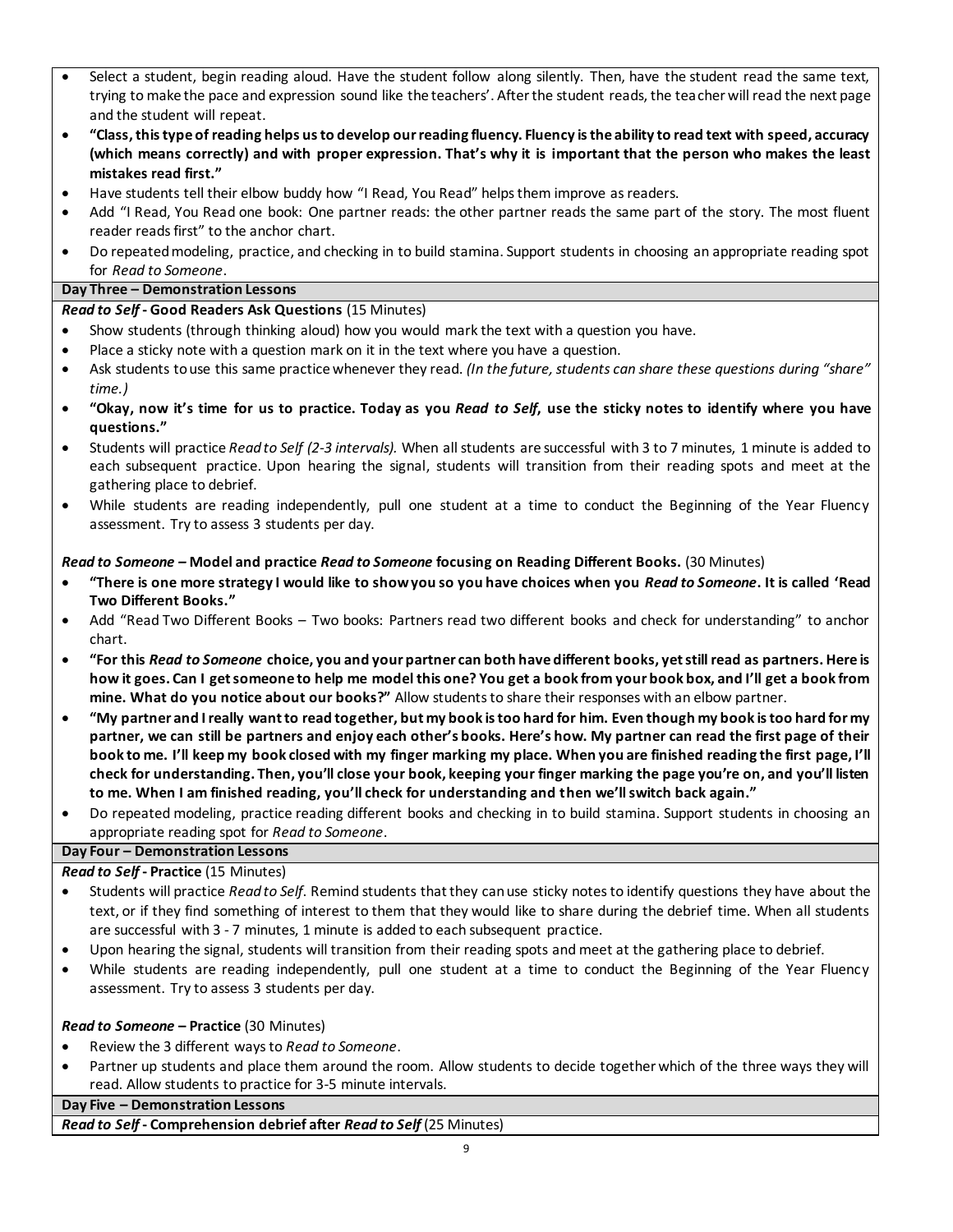### **"Today we are going to practice a comprehension debriefing protocol after** *Read to Self***. Please bring your book with you to the gathering place for us to practice when you hear the signal to transition."**

- Students will practice *Read to Self* (2-3 intervals). When all students are successful with 3 7 minutes, 1 minute is added to each subsequent practice.
- While students are reading independently, pull one student at a time to conduct the Beginning of the Year Fluency assessment. Try to assess 3 students per day.
- Upon hearing the signal, students will transition from their reading spots and meet at the gathering place to debrief.

# **"One of the things that I love to do when I am reading a good book is talking to other people about my book. Let's structure how we are going to talk about our books with our friends."**

Write the following sentence stems on the board:

### **Comprehension Debrief Protocol – After** *Read to Self*

- My book is about…
- I want to read my favorite page (part) to you…
- It is my favorite page because…

Select a student to model how the conversation should go.

**"What did you notice when my partner was talking to me?"** Accept responses.

- Highlight that students should listen attentively, wait their turn, focus on the speaker, and actively participate in the discussion.
- Have students select a partner and practice the "comprehension debrief protocol." Lean in as students are talking to one another.
- After each student has shared, wrap up the lesson by letting students know that occasionally they will be debriefing with each other and sometimes with you after *Read to Self*.

### *Read to Someone* **- Practice** (20 Minutes)

- Review and practice *Read to Someone* anchor charts. Review the 3 different ways to *Read to Someone*.
- Partner up students and place them around the room. Allow students to decide together which of the three ways they will read. Allow students to practice for 3-5 minute intervals.
- Debrief with students during each interval.

### See below samples of potential anchor charts that can be created as part of the demonstration lesson for this week.

Read to Someone Independence Teacher **Students** \*Read quietl Trum one DIB rns  $\n **the**\n$ Time

to Read to Someone over the reals were The officer classic *Charles House Labor* Kead Tou Kead for parleas esado The alter person rese Lavis of it is the sing Partners read 2 different hists and chesk for understanding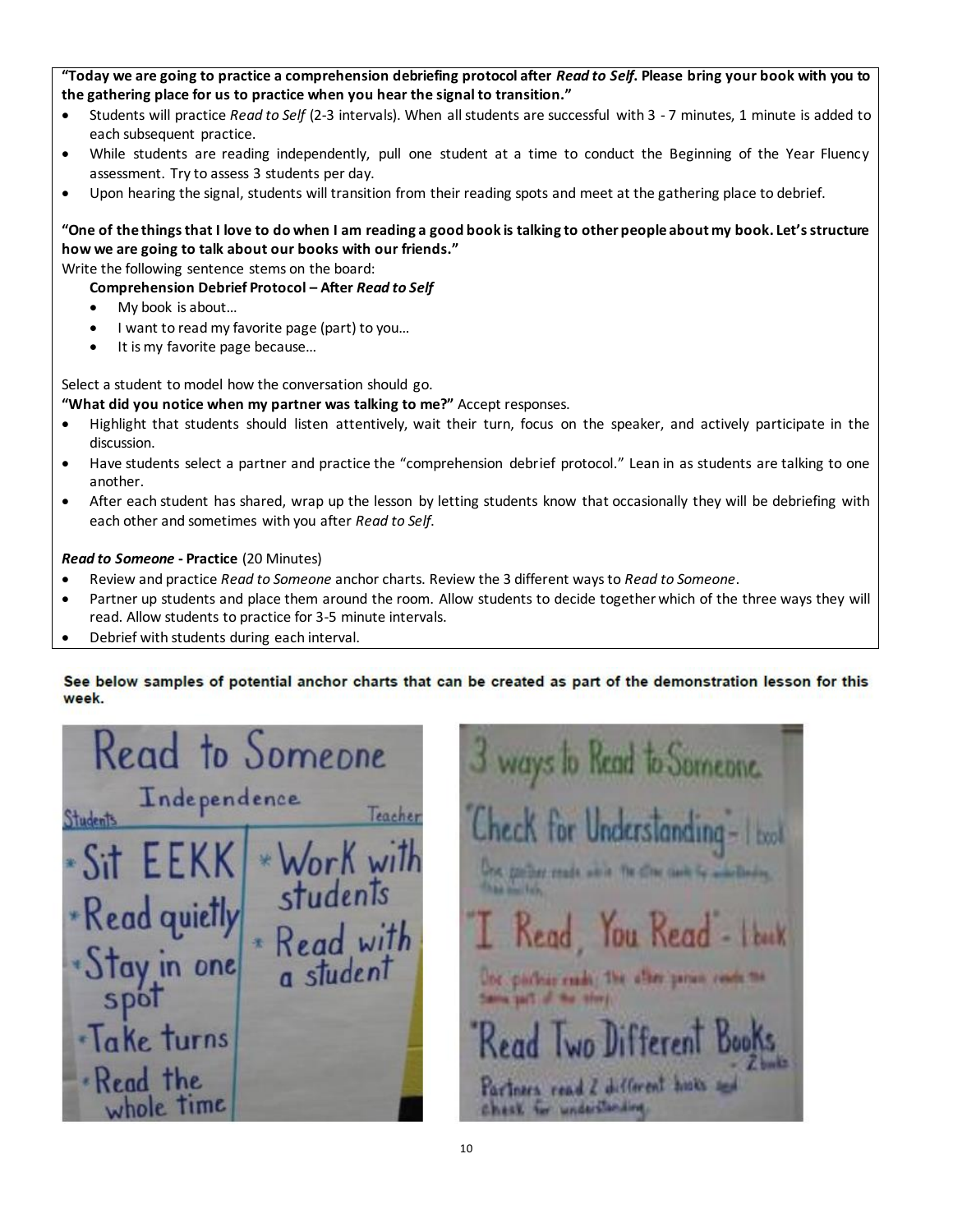| <b>Literacy Block Launch</b>                 |                                                                                                                                                                                                                                                                           |                                          |                                                                                                                                                                                                                                                                                                                                              |  |
|----------------------------------------------|---------------------------------------------------------------------------------------------------------------------------------------------------------------------------------------------------------------------------------------------------------------------------|------------------------------------------|----------------------------------------------------------------------------------------------------------------------------------------------------------------------------------------------------------------------------------------------------------------------------------------------------------------------------------------------|--|
| <b>Week Three</b>                            |                                                                                                                                                                                                                                                                           |                                          |                                                                                                                                                                                                                                                                                                                                              |  |
| <b>Teacher Goals</b><br><b>Student Goals</b> |                                                                                                                                                                                                                                                                           |                                          |                                                                                                                                                                                                                                                                                                                                              |  |
| ٠                                            | Continue checking in with students at the gathering place<br>Provide students with short intervals of independent<br>practice<br>Introduce Word Work<br>Introduce Listen to Reading<br>Create a workstation management chart<br>Conduct one-on-one BOY Fluency assessment | ٠<br>$\bullet$<br>$\bullet$<br>$\bullet$ | Communicate which behaviors are independent and<br>successful<br>Practice Read to Self and Read to Someone<br>Experiment with words for learning and writing<br>Understand expectations and self-monitor during Word<br>Work<br>Understand expectations and self-monitor during Listen<br>to Reading<br>Use the workstation management chart |  |
|                                              | .                                                                                                                                                                                                                                                                         |                                          |                                                                                                                                                                                                                                                                                                                                              |  |

#### **Day One – Demonstration Lessons Introduce** *Word Work* (20 Minutes)

*In order to facilitate this independent activity, teachers will need to have materials that students can utilize in the Word Work station. Work can be done in the word work section of students' reading notebooks.* 

**"Today we are going to learn the procedures for how to use our spelling materials. We are going to learn how to set them up, how to use them, and how to clean them up. It is important to spell words correctly when we write, because we care about our writing and the people who will read it. Spending time practicing spelling helps us become not only better spellers and writers, but also better readers. Do you know what else? It is fun! Let's begin by looking at some of the materials we can use to practice spelling."** 

Review materials that students can use in the station.

**"Now let's make an anchor chart with our ideas about ways to set up the materials and how to explore and use them."** Create a *Word Work* Anchor Chart with the following student behaviors:

One person takes out the materials of his or her choice and sets them up in a quiet location.

- Stay in one spot.
- Work the whole time.
- Try your best.
- Work quietly.
- Get started quickly.

**"Who would like to model setting up the materials using the ideas we came up with on our anchor chart?"**  Choose one student per word work material to model. Place students around the room near the word work materials. Have that group of students practice for 2-3 minutes.

As they are working, have other students point out what they are doing based on the anchor chart. Signal students to leave the materials and come back to the gathering place for a check in. As you debrief, highlight positive behaviors observed.

**"Boys and girls, today we are also learning how to pack up the materials so that they are ready for the next person who will work on words. Let's make another anchor chart and label it '***Word Work***—Material Cleanup Procedures.' Who has some ideas for how students in our room will clean up the materials?"** 

Allow students to discuss their ideas.

Create an anchor chart that includes the following:

- Everyone using materials helps put those materials away.
- Materials go back in the original tub.
- Return materials to the same spot.
- Leave the materials neat.
- Clean quietly.
- Get started on your new task quickly.

Send students back to their work locations and have students practice packing away their materials. Highlight correct behaviors observed. You may select another group of students to work on words. Repeat the procedures outlined while reviewing the expectations outlined on both anchor charts. *(All students may not have an opportunity to do the word work today. Keep track of students who did not have an opportunity so that they can model and practice tomorrow.)*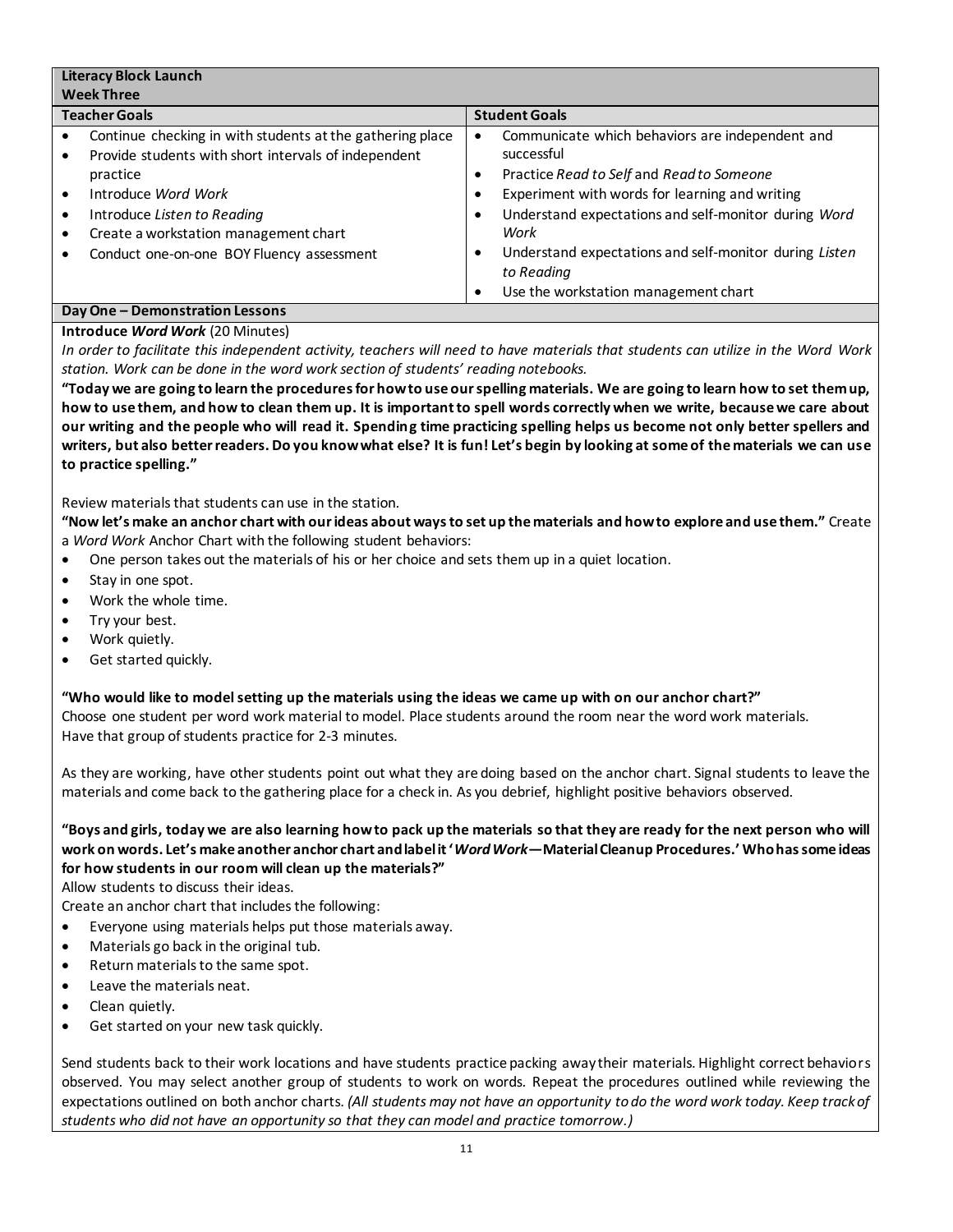# *Read to Someone* **and** *Read to Self* **– Practice** (25 Minutes)

Begin practicing rotations and transitions between stations

- Divide your class in half. Explain that half of them will practicing *Read to Self* while the other half will be practicing *Read to Someone*.
- Review the anchor charts with expectations. Allow students to read independently for 3-5 minutes then upon hearing the signal students will transition from their "reading spots" and meet at the gathering place to debrief.
- During the debrief highlight behaviors that you noticed, reviewing expectations.
- Have students switch from *Read to Self* to *Read to Someone*. Allow 3-5 minutes of independent practice time then signal for students to come to the gathering place to debrief.
- While students are reading independently, pull one student at a time to conduct the Beginning of the Year Fluency assessment. Try to assess 3 students per day.

### **Day Two – Demonstration Lessons**

### *Word Work* **– Review Expectations** (20 Minutes)

 Review the anchor charts developed for *Word Work*. Select another group of students to model and practice how to use and pack away materials.

*Remember that students should be working with words from that week's spelling/word study objectives. Use the resources from the planning guide to select your words and strategies.*

- While students are working, other students will remain at the gathering place, taking notes on the observed behaviors.
- Bring students back to the gathering place to debrief.
- Select one more group of students to model and practice how to use and pack away materials. *(Ensure that all students have had the opportunity to model and practice how to use the word work materials.)*

### *Read to Someone* **and** *Read to Self* – **Practice** (25 Minutes)

Begin practicing rotations and transitions between stations.

- Divide your class in half. Explain that half of them will practice *Read to Self* while the other half will be practicing *Read to Someone*.
- Review the anchor charts with expectations. Allow students to read independently for 3-5 minutes, then upon hearing the signal, students will transition from their reading spots and meet at the gathering place to debrief.
- During the debrief, highlight behaviors that you noticed, reviewing expectations.
- Have students switch from *Read to Self* to *Read to Someone*. Allow 3-5 minutes of independent practice time, then signal for students to come to the gathering place to debrief.
- While students are reading independently, pull one student at a time to conduct the Beginning of the Year Fluency assessment. Try to assess 3 students per day.

### **Day Three – Demonstration Lessons**

### *Read to Someone* **– Practice Coaching each other** (15 Minutes)

- **"Today we are going to learn a bit about being a reading coach. Raise your hand if you have ever been reading with a partner and came to a word you didn't know or if your partner came to a word that they didn't know. The trick is to know when someone wants help or wants to do it alone. Good reading coaches don't just step in and tell their partners the words right away. That doesn't help them become better readers! Here is what it looks like to be a good reading coach."**
- Create an anchor chart entitled "Reading Coach" and add the following:
	- o Count silently to three before assisting.
	- o Ask, "Do you want coaching or do you want time?"
		- If coaching, use cues to help your partner.
		- $\blacksquare$  If time, sit patiently and wait.
- Select a student to be your partner and model what to do if a partner needs help during *Read to Someone*.
- Review anchor chart and highlight behaviors.

**"As you all are working independently in your stations, I will be coming around to visit with you and let you know how you are doing. Practice being a good reading coach and an independent student who knows exactly what he/she should be doing."** 

*Read to Someone, Read to Self* **and** *Word Work* **– Practice** (30 Minutes)

Continue practicing rotations and transitions between practice stations.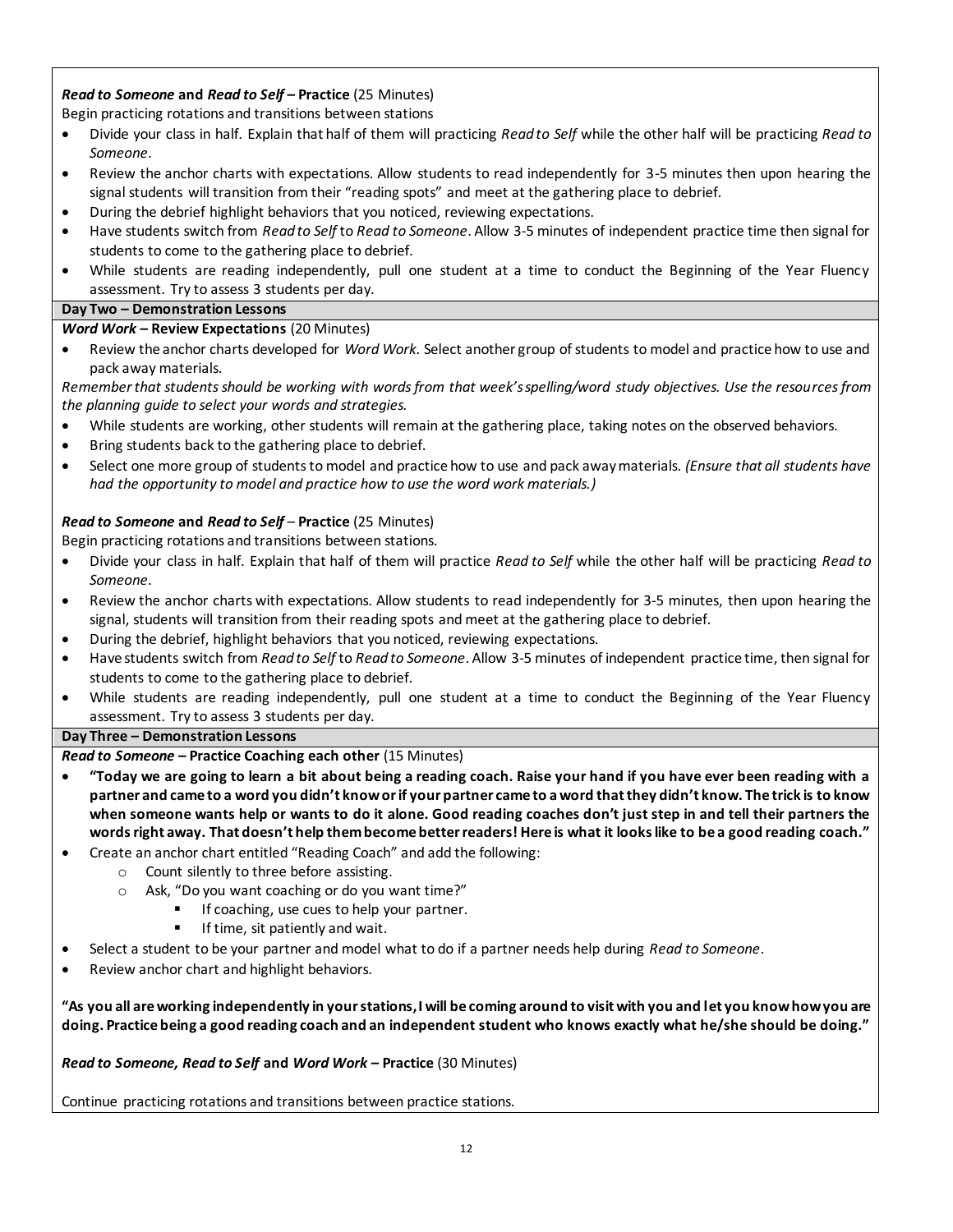**"For the past two days, we have been practicing working independently on two different reading tasks. Today I'd like to try 3 . Some of you will** *Read to Self***,** *Read to Someone***, and** *Word Work***. I have created this chart to show you all where you go for each rotation. I will use the signal to tell you all when to come to the gathering place to debrief. We will be debriefing after each rotation. Does anyone have any questions before we begin?"** Address questions.

- Review the anchor charts with expectations. Allow students to work independently for 7 minutes, then upon hearing the signal, students will transition from their work locations and meet at the gathering place to debrief.
- Walk around and provide students with feedback on observed behaviors and also talk to students about what they are reading or doing.
- During the debrief, highlight behaviors that you noticed, reviewing expectations.
- Have students proceed to their next station. Allow 7 minutes of independent practice time, then signal for students to come to the gathering place to debrief.
- While students are reading independently, pull one student at a time to conduct the Beginning of the Year Fluency assessment. Try to assess 3 students per day.
- Repeat one more rotation with 7 minutes of independent work time. Signal and debrief in the gathering place.

### **"Well, we have completed our first day with 3 rotations. Let's talk about what worked and what didn't and set some goals for tomorrow, when we will be introducing one more station"**

• Have students talk about what worked and what didn't. Make a list of goals for the next day.

### **Day Four – Demonstration Lessons**

### **Introduce** *Listen to Reading* (10 Minutes)

In order to facilitate this independent activity, teachers will need to identify an effective mode for allowing students to listen to reading. Some options include headphones, books on tapes, books on CD with a CD player, books on the computer, etc. Each classroom teacher needs to develop a system, identifying how many students can "listen to reading" at one time. The following demonstration lesson should be done with the entire class.

- **"Today we will be learning how to be independent with** *Listen to Reading***. Let's begin by talking about why we would listen to reading. Turn to your elbow partner and talk to them about why it would be helpful to listen to reading."** Discuss responses.
- **"There are a couple of things that I would like you all to do when you work independently in** *Listen to Reading* **and they are as follows…"** Create a *Listen to Reading* anchor chart with the following student behaviors:
	- o Get out materials.
	- o Listen to the whole story.
	- o Listen to another story if time permits.
	- o Follow along with pictures and/or words.
	- o Stay in one spot.
	- o Listen quietly.
	- o Get started quickly.
	- o Put materials away neatly.

### **"Just like we have done before, let's see if there is someone who can model the right way to** *Listen to Reading***."**

- Select a student to model and practice material setup of tape/CD recorder, book, and using headphones correctly. Computers may also be used. Have student practice listening and following along with words and/or pictures.
- Debrief with students and discuss behaviors demonstrated. Highlight how students returned materials to their proper location.
- Select a few students to practice *Listen to Reading*. Stay out of the way of children's reading. No eye contact or managing by proximity at this time. Teacher may practice sitting at the guided reading or assessment spot. Because this is engaging, students will have much more stamina to stick with this task right from the start.
- Place other students in *Read to Self*, *Read to Someone*, and *Word Work* stations.

# *Read to Someone, Read to Self***, and** *Word Work* **- Practice** (35 Minutes)

Continue practicing rotations and transitions between stations.

**"While these students are practicing working independently in the** *Listen to Reading* **station, I'd like everyone else to work in the other 3 stations. Just like yesterday, some of you will be going to** *Read to Self***,** *Read to Someone***, and** *Word Work***. Use the chart to see where you need to go for each rotation. I will use the signal to tell you all when to come to the gathering place to debrief. We will be debriefing after each rotation. Does anyone have any questions before we begin?"** Address questions.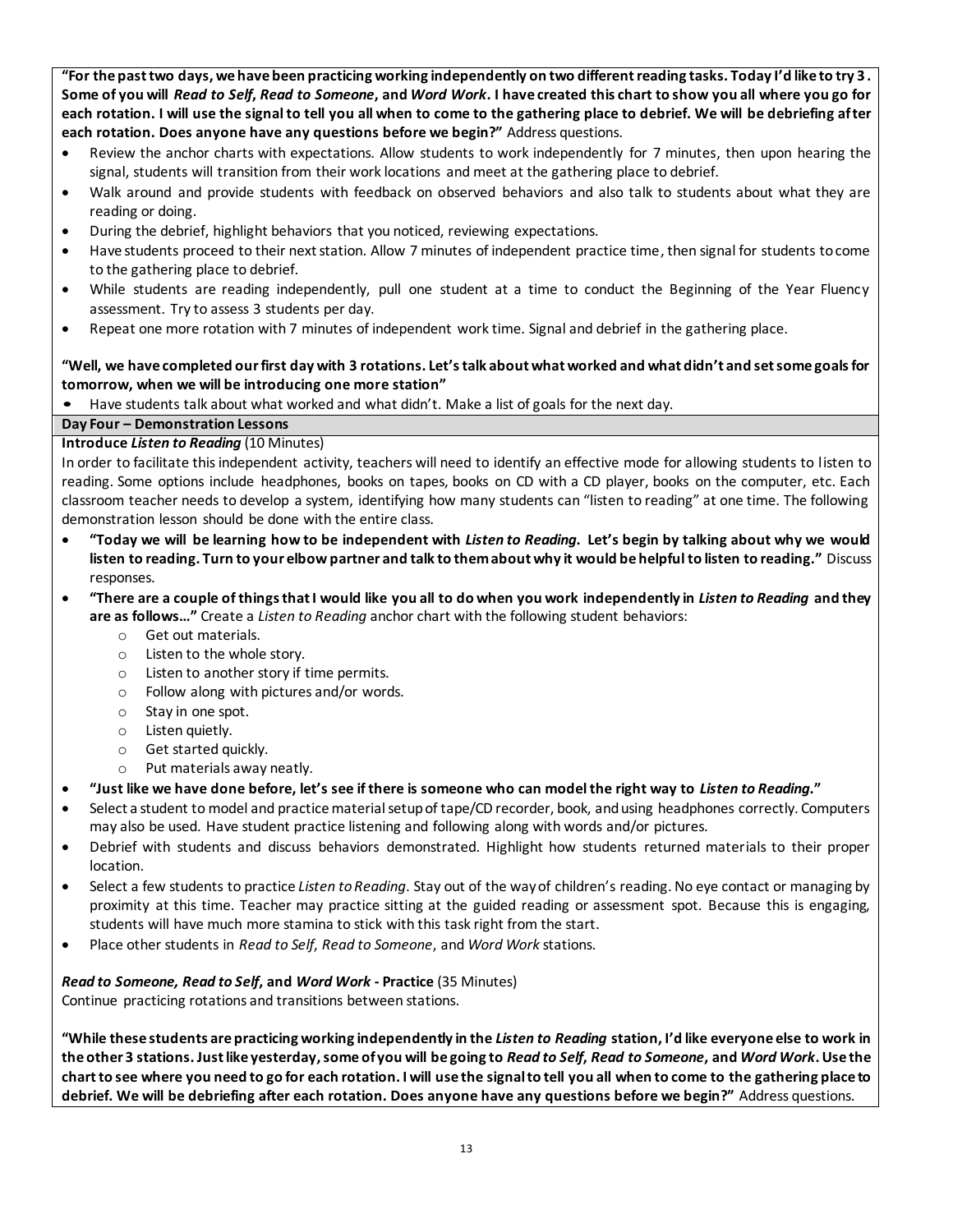- Review the anchor charts with expectations. Allow students to work independently for 7 minutes, then upon hearing the signal, students will transition from their work locations and meet at the gathering place to debrief.
- Walk around and provide students with feedback on observed behaviors and also talk to students about what they are reading or doing.
- During the debrief, highlight behaviors that you noticed, reviewing expectations.
- Have students proceed to their next station. Allow 7 minutes of independent practice time, then signal for students to come to the gathering place to debrief.
- While students are reading independently, pull one student at a time to conduct the Beginning of the Year Fluency assessment. Try to assess 3 students per day.
- Repeat two more rotations with 7 minutes of independent work time. Signal and debrief in the gathering place.

### **"Today, we have completed our first day with 4 rotations. Let's talk about what worked and what didn't and set some goals for tomorrow."**

Have students talk about what worked and what didn't. Make a list of goals for the next day.

### **Day Five – Demonstration Lessons**

**Practice 2-3 minute check-ins** (5 Minutes to introduce)

**"Boys and girls, for the past three weeks we have been establishing routines and procedures for working independently on improving our reading skills. Today, I would like to use all of our time to practice working in our assigned stations and having a 2 minute check-in between rotations. This is a great time for you all to tell me and your classmates about what you were doing while in your independent station. Each time, I will only call on one or two people to share or sometimes I may spend the two minutes telling you all about something that I noticed. Please use the chart to identify where you will be starting rotations and listen for the signal to come back to the gathering place."** 

### *Listen to Reading, Word Work, Read to Self***, and** *Read to Someone* **– Practice** (40 Minutes)

- Allow students to work independently for 7 minutes, then upon hearing the signal, students will transition from their work locations and meet at the gathering place to debrief.
- When students come to the gathering place, set the timer for 2 minutes and select a student to discuss their independent work that they were working on. Highlight good behaviors observed.
- Have students proceed to their next station. Allow 7 minutes of independent practice time then signal for students to come to the gathering place to check-in.
- While students are reading independently, pull one student at a time to conduct the Beginning of the Year Fluency assessment. Try to assess 3 students per day.
- Repeat 2 more rotations with 7 minutes of independent work time. Signal and check-in for 2 minutes in the gathering place.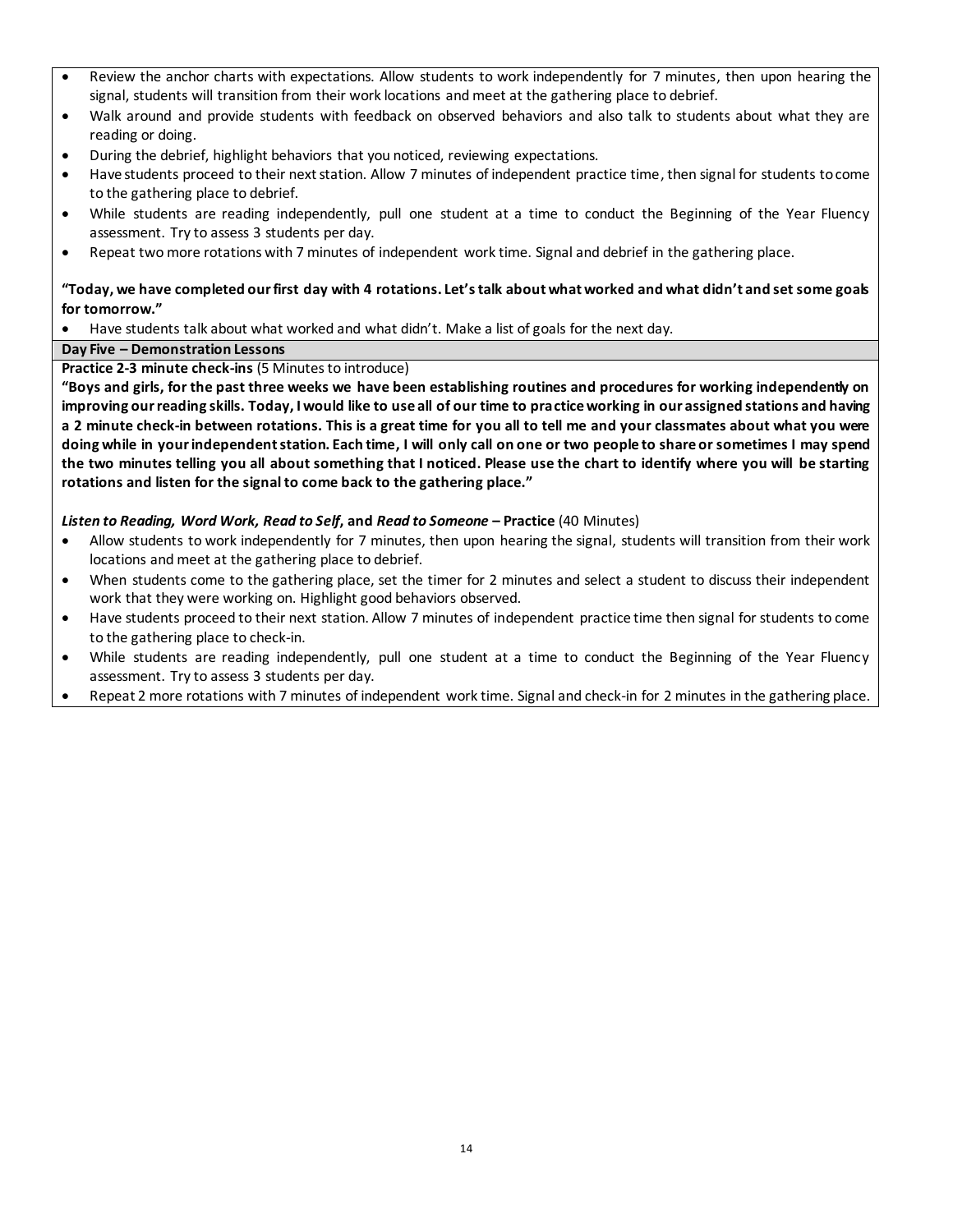Below are samples of potential anchor charts that can be created as part of the demonstration lesson for this week.

**ELL, José, 1277** more and this provide area read in to agest on more and bordy and in one spon arriterians about quietti



|                                              | <b>Literacy Block Launch</b>                                                                                                                                                        |                |                                                                                                                                                                                                                    |  |  |
|----------------------------------------------|-------------------------------------------------------------------------------------------------------------------------------------------------------------------------------------|----------------|--------------------------------------------------------------------------------------------------------------------------------------------------------------------------------------------------------------------|--|--|
|                                              | <b>Week Four</b>                                                                                                                                                                    |                |                                                                                                                                                                                                                    |  |  |
| <b>Teacher Goals</b><br><b>Student Goals</b> |                                                                                                                                                                                     |                |                                                                                                                                                                                                                    |  |  |
|                                              | Introduce Work on Writing<br>Continue checking in with students at the gathering place<br>Build stamina by gradually increasing the amount of time<br>spent in independent practice | ٠<br>$\bullet$ | Understand expectations and self-monitor during Work<br>on Writing<br>Communicate which behaviors are independent and<br>successful<br>Practice Read to Self, Listen to Reading, Word Work, and<br>Read to Someone |  |  |
|                                              | Dou One Demonstration Lessons                                                                                                                                                       |                |                                                                                                                                                                                                                    |  |  |

### **Day One – Demonstration Lessons**

#### **Introduce** *Work on Writing* (20 Minutes)

**"Today we are going to begin our very first day of** *Work on Writing***. I know that we have been writing every day during Writing Workshop but we will be doing** *Work on Writing* **every day as well. Turn to an elbow partner and talk over why you think it is so important to write every day."** 

Create a *Work on Writing* anchor chart with the following student behaviors:

- Write the whole time.
- Stay in one spot.
- Work quietly.
- Have choice of what to write.
- Get started quickly.
- Underline words we're not sure how to spell and move on.

**"I'd like to show you all the materials that may be used while you** *Work on Writing* **and how to correctly use these materials."**  The following materials may be used: notebook, pencil or pen, drawing or sketching pencils, markers, gel pens, etc.

Introduce the materials to use during *Work on Writing* and how the materials should be used.

"**Now, I am going to give you all some time to practice** *Work on Writing***. Today I want you to select a piece of text to write about. You can write about the book I read to you all during the read aloud, or any of the books that you read during** *Read to Self or Read to Someone***. You can use one of the following sentence stems:** 

**This book made me think of …. because** 

**My favorite part of the book was…. because In my mind I see ….. from this text because**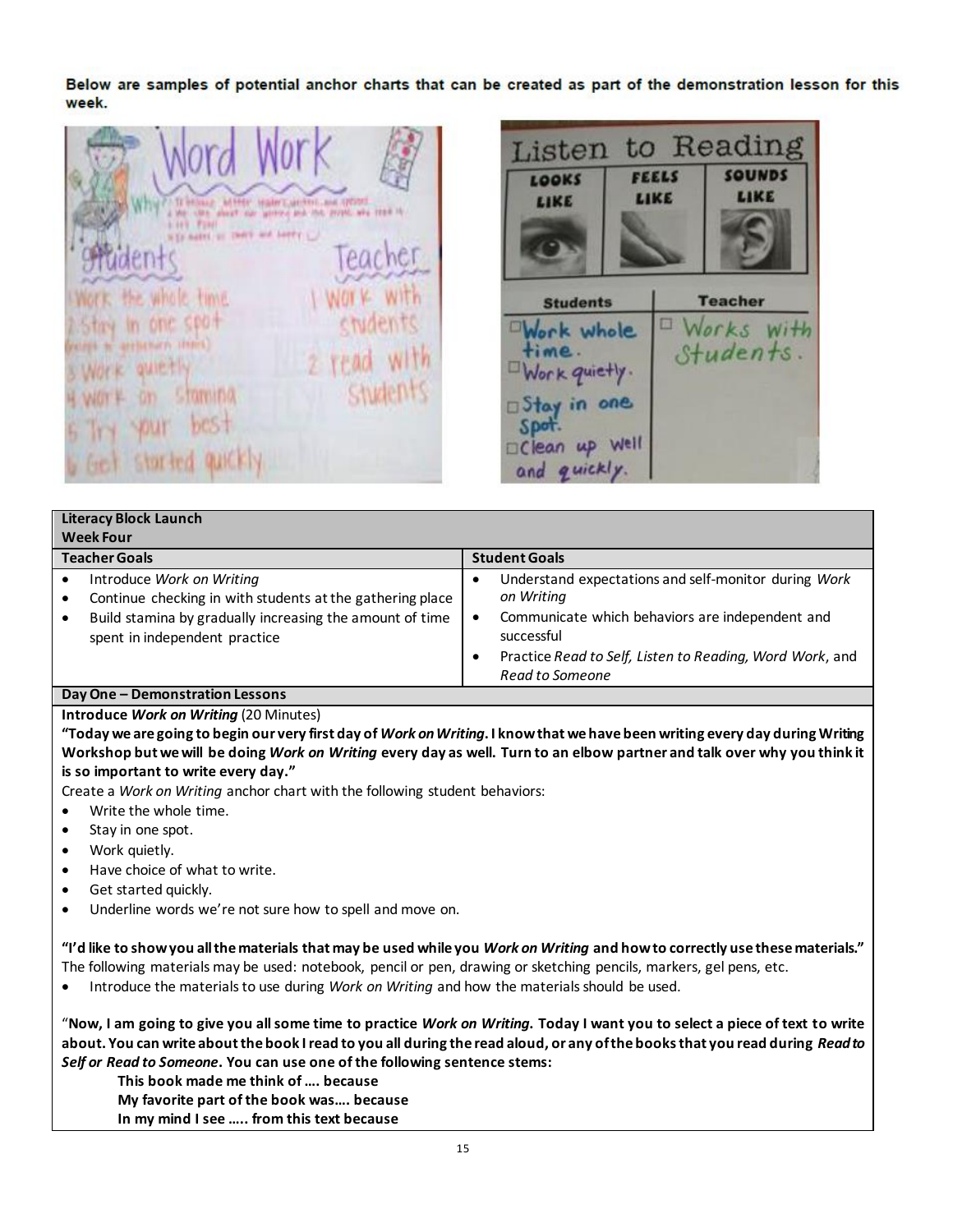### **I learned …… because**

### **I liked/didn't like …… because"**

- Write the sentence stems on the board and send students to write independently at their desks. As students are working, walk around and monitor them. Offer assistance as needed.
- After 7 minutes, signal for students to come to the gathering place.
- Debrief with student to identify any struggles or concerns that they may have with Working on Writing.

# *Read to Self, Read to Someone, Word Work,* **and** *Listen to Reading* **– Practice** (25 minutes)

• Continue practicing rotations and transitions between stations. Do not include *Work on Writing* today.

# **Day Two – Demonstration Lessons**

*Work on Writing –* **Strategy for words you can't spell** (20 Minutes)

- **"Yesterday, we practiced** *Work on Writing* **and the last thing that I put on our anchor chart was** "**Underline words we're not sure how to spell and move on." This is exactly the same thing that we do during Writing Workshop. When writers in our room come to a word they don't know how to spell, they just write the sounds they hear, put a line under it so they can come back to it later, and then keep writing."**
- Model what to do when writing words they can't spell. Think aloud the following: "Last night the weirdest thing happened to me…" **"Boys and girls, let's say that is the sentence I want to write but I don't know how to spell** *weirdest***. What should I do?"**
- Start writing the sentence on your chart tablet or on the board. Ask students to help you sound out the word *weirdest*, write the sounds they tell you, then underline the word and complete the sentence.
- "**Now, I am going to give you all some time to practice** *Work on Writing***. Today I want you to write about anything you choose. You can write about what you did yesterday after school, a show you saw on TV, a book you read, anything. But I want you to practice what you should do when you get to a word you can't spell."**
- Send students to write independently at their desks. As students are working, walk around and monitor them. Offer assistance as needed.
- After 7 minutes, signal for students to come to the gathering place.
- Debrief with student to identify any struggles or concerns that they may have with *Working on Writing*.
- If time permits, allow a few students to share what they wrote and identify what words they had trouble spelling.

# *Read to Self, Read to Someone, Word Work***, and** *Listen to Reading* **– Practice** (25 minutes)

- Continue practicing rotations and transitions between stations. Set the timer for about 5 minutes per station with 2 minute check-ins in between.
- Use your check-ins to debrief with students, highlighting students who are doing exactly what they are supposed to.
- Do not include *Work on Writing* today.

# **Day Three – Demonstration Lessons**

# **Ask Three Before Me** (10 Minutes)

(You might have to ask a few students to help you with this ahead of time.)

**"Boys and girls, sometimes while you are working independently, questions may come up that you need help with. You will want to come and ask me for help but I will be working with a group of students or in a conference with one of your classmates. When this happens, I would like you to ask 3 students before you ask me."** 

- Model (from the perspective of a student) having a question about an activity in one of their stations.
- Model asking one child who attempts to help you but cannot.
- Then, model asking another who cannot help.
- Finally, ask a third student who gives you an answer.
- You may create an anchor chart or a visual to serve as a reminder for students. As students work in the stations today, you should conference with students individually while monitoring the students.

# *Read to Self, Read to Someone, Listen to Reading, Word Work***, and** *Work on Writing* **– Practice** (35 Minutes)

- Continue practicing rotations and transitions between stations. Set the timer for about 5-7 minutes per station with 2 minute check-ins in between.
- Use your check-ins to debrief with students, highlighting students who are doing exactly what they are supposed to.

# **Day Four – Demonstration Lessons**

# *Read to Self, Read to Someone, Listen to Reading, Word Work***, and** *Work on Writing* **– Practice** (45 Minutes)

• Continue practicing rotations and transitions between stations. Set the timer for about 7 minutes per station with 2 minute check-ins in between.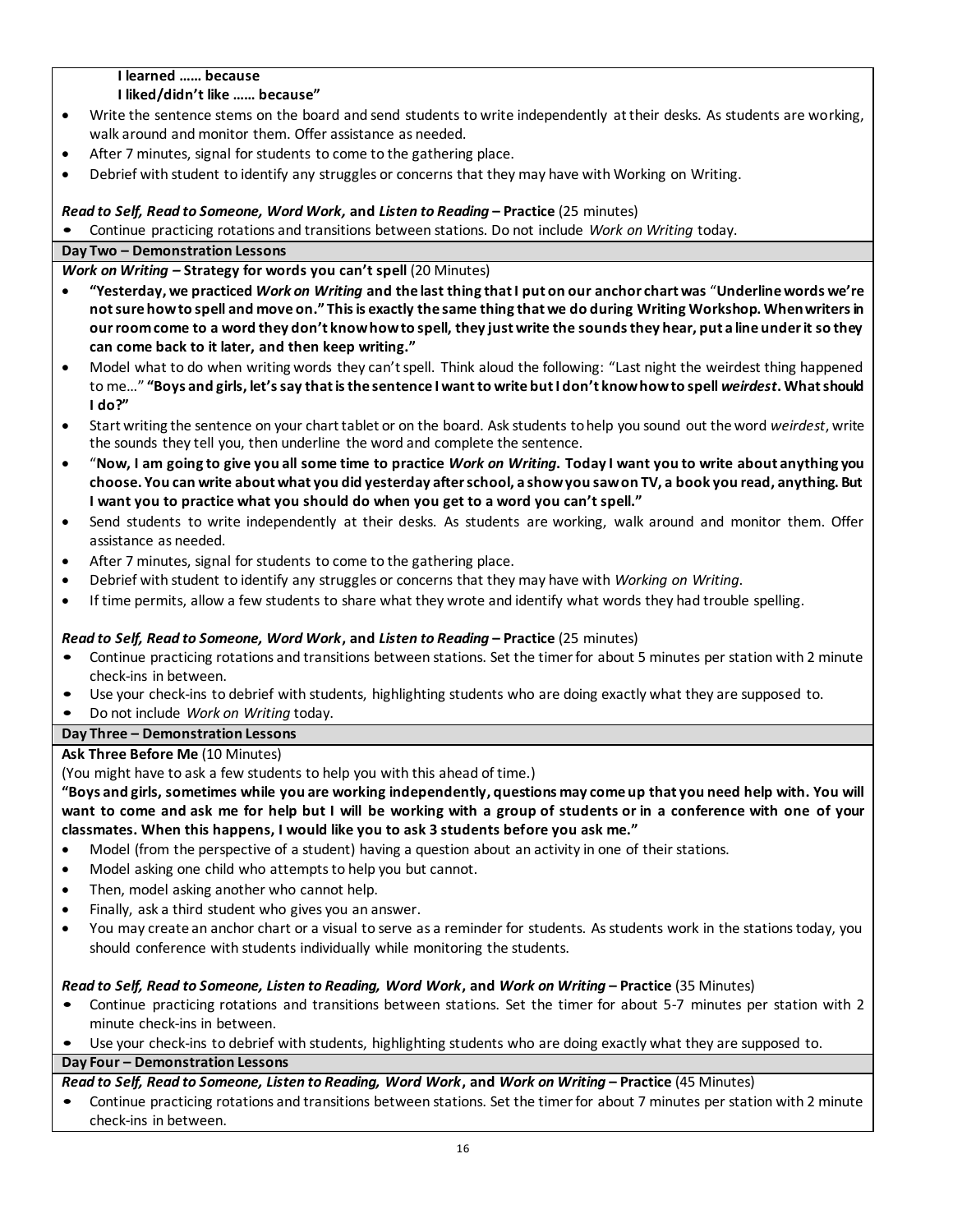- Use your check-ins to debrief with students, highlighting students who are doing exactly what they are supposed to.
- Explain to students that they will be spending more time doing each of the activities in their stations as time progresses but your goal is to make sure that they know what to do while they are in each station without your help.

### **Day Five – Demonstration Lessons**

*Read to Self, Read to Someone, Listen to Reading, Word Work***, and** *Work on Writing* **– Practice** (40 Minutes)

- Continue practicing rotations and transitions between stations. Set the timer for about 7 minutes per station with 2 minute check-ins in between.
- Use your check-ins to debrief with students, highlighting students who are doing exactly what they are supposed to do.

### **Reflection** (5 Minutes)

(Teacher and students evaluate their work and behavior during independent time.)

- Are you meeting the goals of independent work time? Can students work independently without causing any disruptions? Are students using the materials correctly? Do they know where everything goes? Can students tell you why each station is important to them as readers and writers?
- Do you need support in any area? What's working in your classroom and what's not? Do you have a classroom community of readers? Are there areas where students may need more support or a refresher? Are students unclear about any of the expectations?
- Set a goal for next week.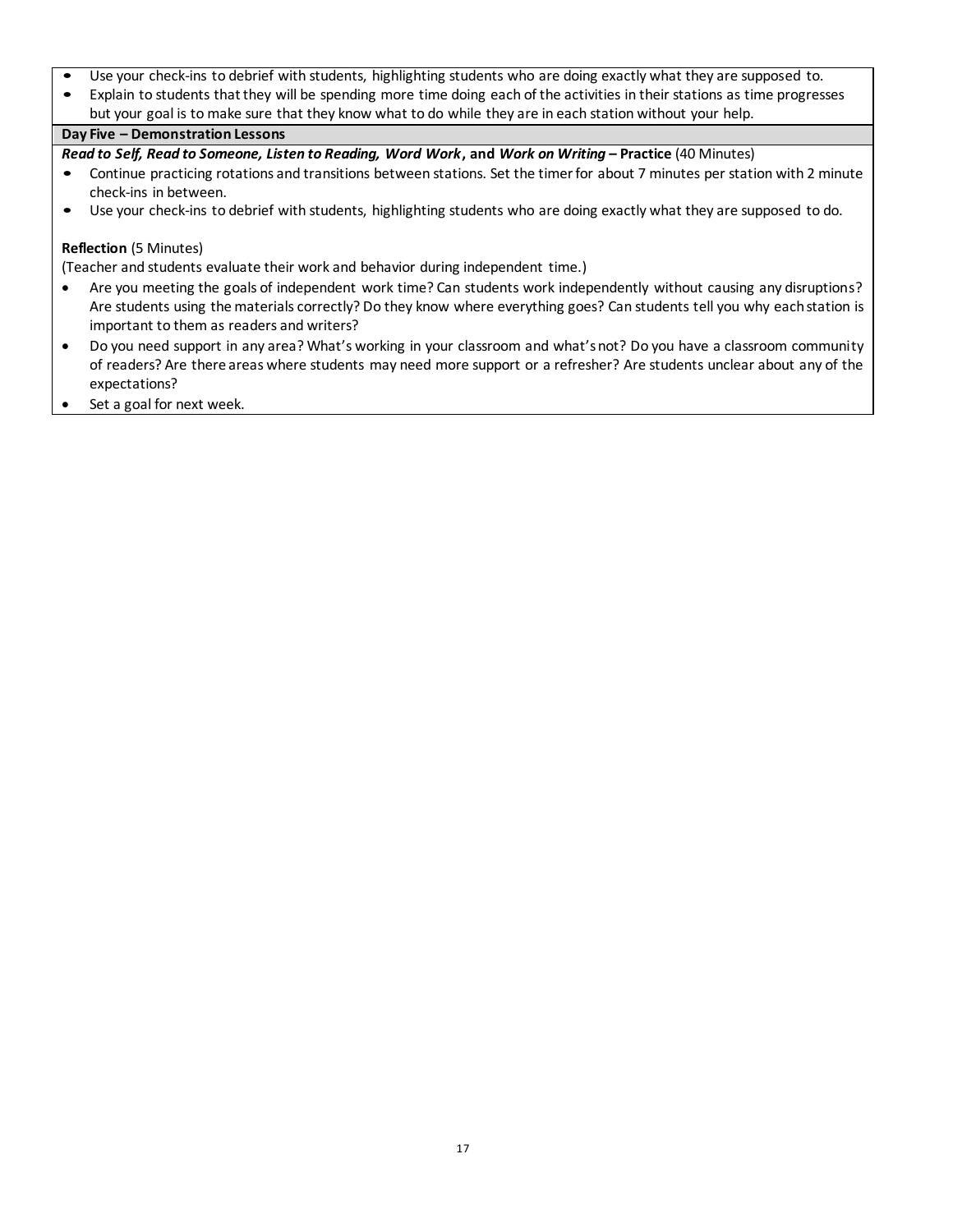Below are samples of potential anchor charts that can be created as part of the demonstration lesson for this week.

TOW! Pint the word 7ł e. eacher reader × Will it out slowly TIG WILL CO Write the sounds α e Vi you veer WEITK (Pan  $h - d - pp - q$ 



|                  | <b>Literacy Block Launch</b>                                                                                                                                                                                                                                    |           |                                                   |  |
|------------------|-----------------------------------------------------------------------------------------------------------------------------------------------------------------------------------------------------------------------------------------------------------------|-----------|---------------------------------------------------|--|
| <b>Week Five</b> |                                                                                                                                                                                                                                                                 |           |                                                   |  |
|                  | <b>Teacher Goals</b>                                                                                                                                                                                                                                            |           | <b>Student Goals</b>                              |  |
|                  | Evaluate independence                                                                                                                                                                                                                                           | $\bullet$ | Communicate which behaviors are independent and   |  |
|                  | Work with small groups                                                                                                                                                                                                                                          |           | successful                                        |  |
|                  |                                                                                                                                                                                                                                                                 | ٠         | Exhibit appropriate behaviors during small groups |  |
|                  | This week, you will start to pull your guided reading groups as outlined in the schedule below. The schedule allows you to                                                                                                                                      |           |                                                   |  |
|                  | still monitor your students while working with a small group, as you will not be pulling a group during each rotation until                                                                                                                                     |           |                                                   |  |
|                  | the last day.                                                                                                                                                                                                                                                   |           |                                                   |  |
|                  | You will notice a range of time for each rotation. This range takes into account the differences in time that is developmentally<br>appropriate for each grade level. Kindergarten students should be in a guided reading group or station for about 10 minutes |           |                                                   |  |

because of their attention span. 5<sup>th</sup> graders should be in groups for about 20 minutes.